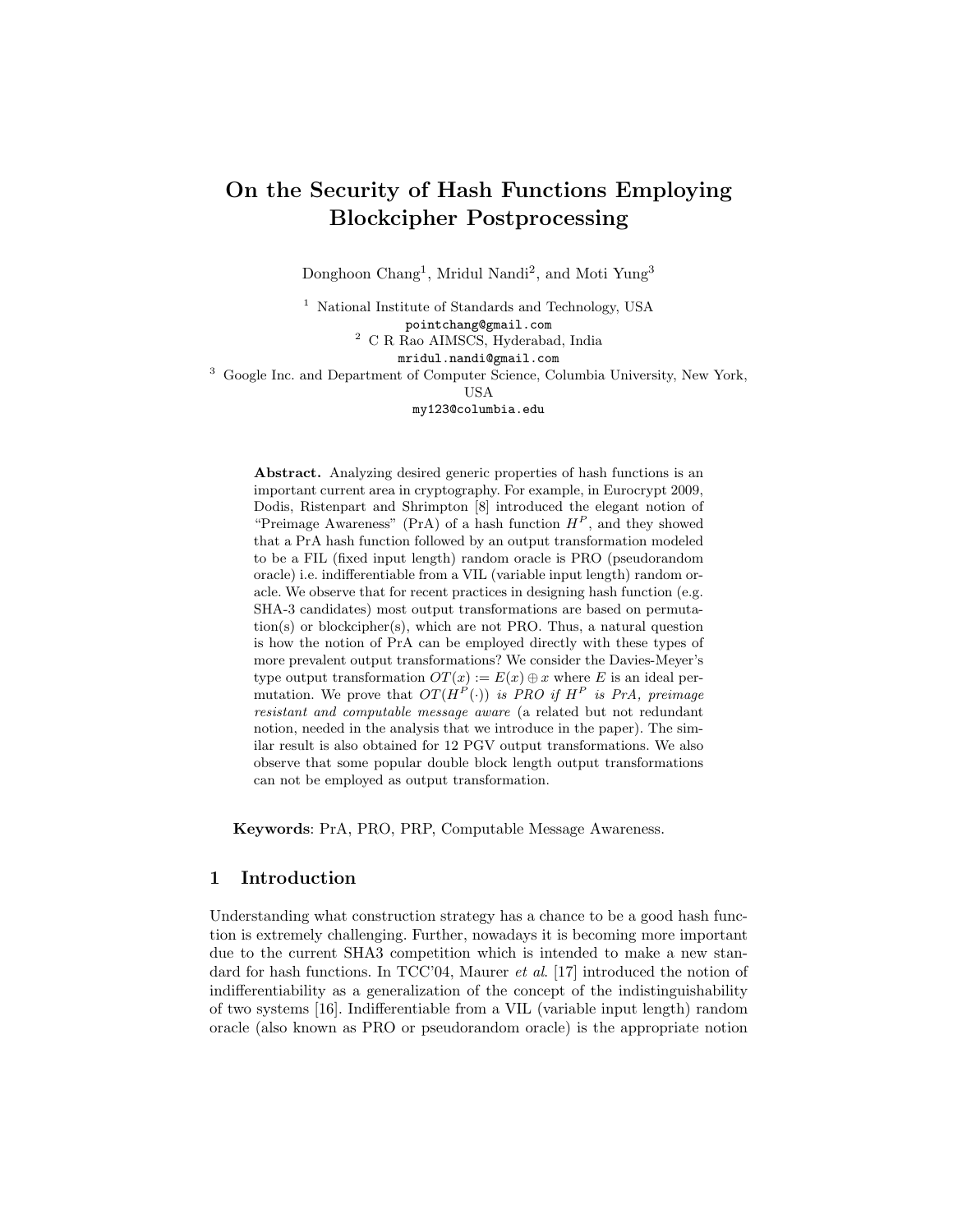of random oracle for a hash-design. Recently, Dodis, Ristenpart and Shrimpton [8] introduced a generic method to show indifferentiable or PRO security proof of a hash function, whose final output function  $\mathcal R$  is a FIL (fixed input length) random oracle. More precisely, they defined a new security notion of hash function, called **preimage awareness** (PrA), and showed that  $F(M) = \mathcal{R}(H^P(M))$ is PRO provided  $H^P$  is preimage aware (supposed to be a weaker assumption). The result is applied to prove the indifferentiable security of the Skein hash algorithm [2], a second round SHA3 candidate. Informally, a hash function  $H^P$ is called PrA if the following is true for any adversary  $A$  having access to  $P$ : For any y committed by A, if a preimage of y is not efficiently "computable" (by an algorithm called extractor) from the tuple of all query-responses of P (called advise string) then A should not be able to compute it even after making additional P queries. This new notion seems to be quite powerful whenever we have composition of a VIL hash function and a FIL output transformation.

Our Result. We start with a preliminary discussion about the different notions and interrelationship among them. We note that there are hash functions whose final output transformation cannot be viewed as a random oracle e.g. some SHA3 second round candidates. So one needs to extended results beyond that of Dodis et al. to cover the cases of hash functions with various output transformations which are in use and this becomes our major objective, since it is important to assure good behavior of these hash functions as well. As a good example of a prevalent transform for construction of hash functions, we choose Davies-Meyer [21]  $OT(x) = E(x) \oplus x$  where E is a random permutation and study it in Section 3. We observe that the preimage awareness of  $H<sup>P</sup>$  is not sufficient for the PRO security of F. In addition to  $\Pr A$ , if  $H^P$  is also preimage resistant (PI) and computable message aware (as we define in Section 3.1), then  $F^{P,E}$  is PRO (proved in Theorem 1). Informally speaking, a hash function  $H^P$  is called computable message aware (or CMA) if there exists an efficient extractor (called computable message extractor) which can list the set of all computable messages whose  $H<sup>P</sup>$  outputs are implied with high probability given the advise string of P. The main difference with PrA is that here, no adversary is involved and the extractor does not get any specific target (see Definition 2). We show that both preimage resistant and CMA are not implied by PrA and hence these properties can not be ignored. Our result can then be employed to prove that a close variant of Grøstl is PRO (see Section  $4$ )<sup>1</sup>. We continue our research in finding other good output transformations. We found 12 out of 20 PGVs can be employed as output transformation  $OT$  and we require similar properties of  $H^P$ , i.e. PrA, PI and CMA, to have PRO property of  $OT(H^P)$  (see Section 5). However these three properties are not sufficient for some DBL post processors. In section 6 we show PRO attacks when some popular double block length post processors are employed. It would be an interesting future research work to characterize the properties of the inner hash function  $H^P$  and the output transformation OT such that  $OT(H^P)$  become PRO. In the appendix we review the results of [8, 9].

 $1$  The indifferentiable security analysis of Grøstl has been studied in [1]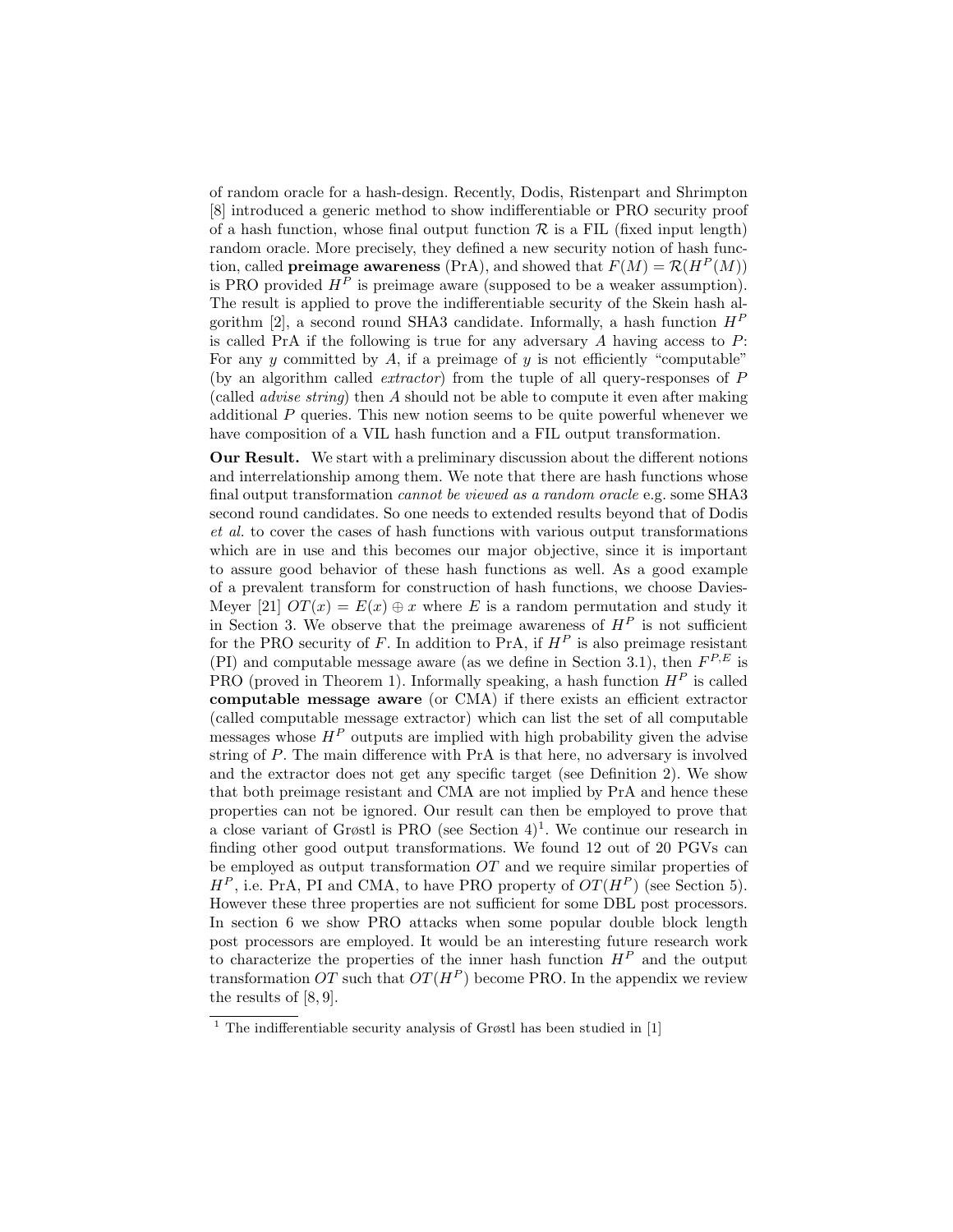# 2 Preliminaries

A game is a tuple of probabilistic stateful oracles  $G = (\mathcal{O}_1, \ldots, \mathcal{O}_r)$  where states can be shared by the oracles. The oracles can have access to primitives (e.g. random oracle) via black-box modes. It is reasonable to assume that all random sources of games come from the primitives. A probabilistic oracle algorithm A (e.g. an adversary) executes with an input  $x$ , its oracle queries being answered by the corresponding oracles of G. Finally it returns  $y := A^{G}(x)$ . An adversary A may be limited by different resources such as its runtime, number of queries to different oracles, size of its inputs or outputs, etc. If  $\theta$  is a tuple of parameters describing the available resources of A then we say that A is a  $\theta$ -adversary. In this paper  $H^P$  is an *n*-bit hash function defined over a message space M based on a primitive  $P$  which can be only accessed via a black-box.

Indifferentiability. The security notion of indifferentiability or PRO was introduced by Maurer et al. in TCC'04 [17]. In Crypto'05, Coron et al. adopted it as a security notion for hash functions  $[6]$ . Let F be a hash function based on ideal primitives  $P = (P_1, ..., P_j)$  and  $\mathcal F$  be a VIL random oracle, let  $S^{\mathcal F}$  =  $(S_1^{\mathcal{F}},...,S_j^{\mathcal{F}})$  be a simulator (aimed to simulate  $P = (P_1,...,P_j)$ ) with access to  $\mathcal{F}$ , where  $S_i$ 's can communicate to each other. Then, for any adversary  $A$ , the indifferentiability- or PRO-advantage of A is defined by  $\mathbf{Adv}_{F^P,S^{\mathcal{F}}}^{\text{pro}}(A)$  =  $|Pr[A^{F,P} = 1] - Pr[A^{F,S} = 1]$ . When the value of the above advantage is negligible, we say that the hash function  $F$  is indifferentiable or PRO. Maurer *et al.* [17] also proved that if F is indifferentiable, then  $\mathcal F$  (a VIL random oracle) used in any secure cryptosystem can be replaced by  $F^{P_1,...,P_j}$  with a negligible loss of security. In other words,  $F$  can be used as a VIL PRO.

Preimage-Awareness or PrA. Dodis, Ristenpart and Shrimpton defined a new security notion called Preimage-Awareness (or PrA) for hash functions [8, 9] which plays an important role in analyzing indifferentiability of a hash function [2]. Given a game  $G^P$  (can be P itself), a tuple  $\alpha = ((x_1, w_1), \ldots,$  $(x_s, w_s)$  is called an *advise string* at some point of time in the execution of  $A^G$ , if  $w_i$ 's are responses of all P-queries  $x_i$ 's until that point of time. A PrA  $(q, e, t)$ adversary A (making q queries and running in time t) commits  $y_1, \ldots, y_e$  during the execution of  $A^P$  and finally returns M. We write  $(y_1, \ldots, y_e) \leftarrow A_{\text{guess}}^P$ ,  $M \leftarrow A^P$  and denote the advise string at the time  $A_{\text{guess}}^P$  commits  $y_i$  by  $\alpha_i$ . The guesses and P-queries can be made in any order.

**Definition 1.** The PrA-advantage of  $H^P$  with an extractor  $\mathcal E$  is defined as  $\mathbf{Adv}_{H,P,\mathcal{E}}^{\text{pra}}(q,e,t) = \max_{A} \mathbf{Adv}_{H,P,\mathcal{E}}^{\text{pra}}(A)$  where maximum is taken over all  $(q,e,t)$ adversaries A and the PrA advantage of A, denoted  $\mathbf{Adv}_{H,P,\mathcal{E}}^{\text{pra}}(A)$ , is defined as

$$
\Pr[\exists i, H^P(M) = y_i, M \neq \mathcal{E}(y_i, \alpha_i) : M \leftarrow A^P; (y_1, \dots, y_e) \leftarrow A^P_{\text{guess}}]. \tag{1}
$$

 $H^P$  is called  $(q, e, t, t_e, \epsilon)$ -PrA if  $\mathbf{Adv}_{H,P,\mathcal{E}}^{\text{pra}}(q, e, t) \leq \epsilon$  for some extractor  $\mathcal E$  with runtime  $t_e$ . In short, we say that a hash function is PrA or preimage-aware if there exists an "efficient" extractor such that for all "reasonable" adversaries A the PrA advantage is "small".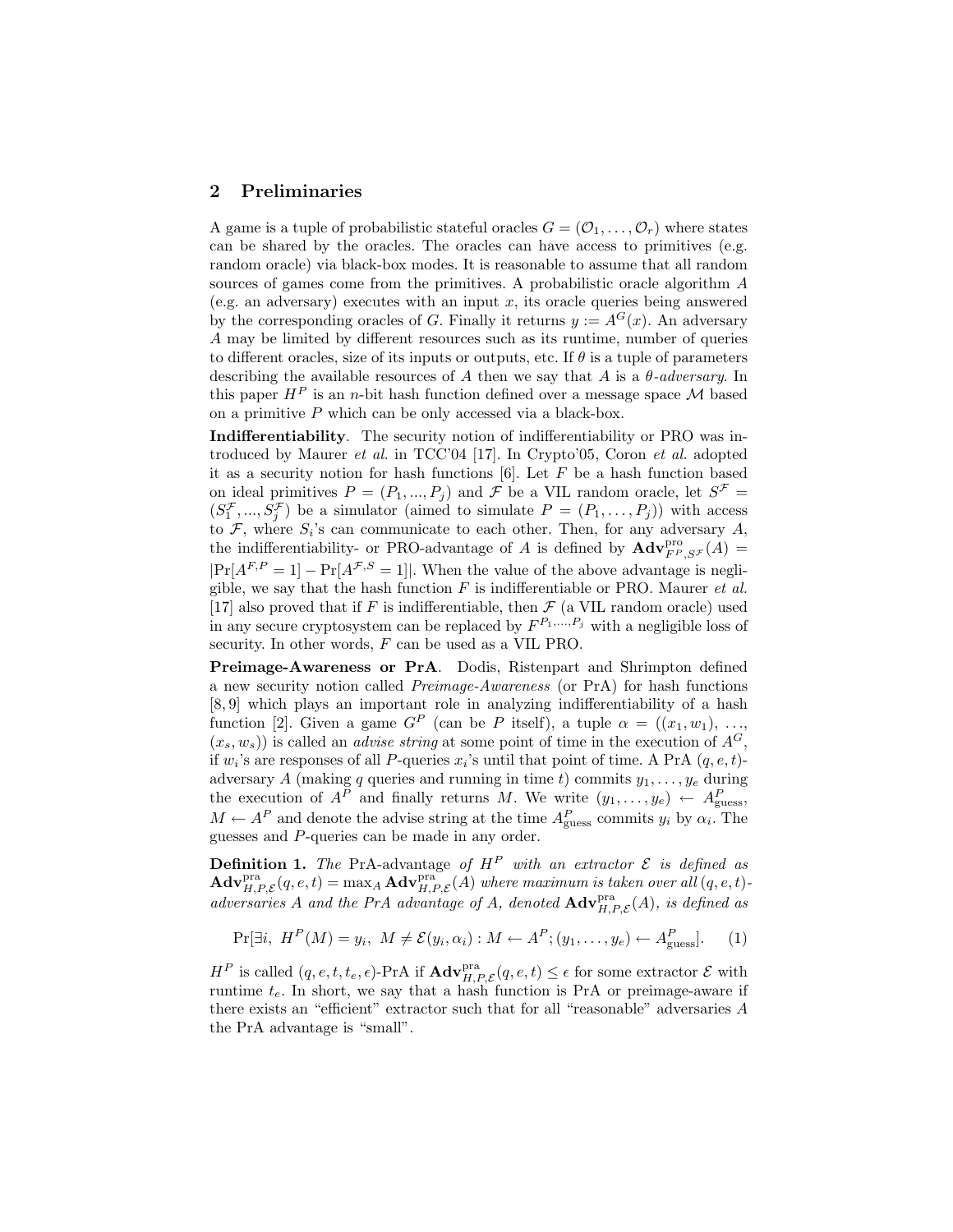Implication among Collision Resistant, Preimage resistant (PI), PrA. If a collision attacker  $B^P$  returns a collision pair  $(M, M')$ , then a PrA attacker makes all necessary P queries to compute  $H^P(M) = H^P(M') = y$  and finally returns M if  $\mathcal{E}(y,\alpha) = M'$ , o.w. returns M'. So a PrA hash function must be collision resistant. In [8] the authors consider a weaker version of PrA (called weak-PrA) where an extractor can return a set of messages (possibly empty) whose output is  $y$ . A PrA adversary wins this new weak game if it can find a preimage of  $y$  different from those given by the extractor. They also have shown that PrA is equivalent to collision resistant and weak-PrA. One can modify a definition of a preimage-resistant hash function by introducing only one collision pair. It still remains preimage resistant as the randomly chosen target in the particular collision value has negligible probability. However, it is not preimageaware since a collision is known. On the other hand  $H^P(x) = P^{-1}(x)$  or  $H^P(x) =$ x are not preimage resistant but PrA.

## 3 Hash Function with Output Transformation  $E(x) \oplus x$

In [8], hash functions have been analyzed for which the output transformation can be modeled as a FIL random oracle. Generally, we can consider various kinds of output transformations such as Davis-Meyer, PGV compression functions [20] or some DBL (Double Block Length) compression functions [19, 12, 13, 15] in the ideal cipher model. Traditionally, the most popular known design of hash function uses one of the above post-processors. It is well-known that all such compression functions are not indifferentiably secure [6]. So, we need a separate analysis from [8]. In this section, we consider Davis-Meyer transformation  $OT(x) = E(x) \oplus x$ , where E is a permutation modeled as a "random permutation." A simple example of  $H^P$  (e.g. the identity function) tells us that the preimage awareness is not a sufficient condition to have PRO after employing Davis-Meyer post-processor. This suggests that we need something stronger than PrA. We first observe that the preimage attack on identity function can be exploited to have the PRO attack. So preimage resistant can be a necessary condition. We define a variant of preimage resistant, called multipoint-preimage (or mPI), which is actually equivalent to PI. The multipoint-preimage (or mPI) advantage of a  $(q, t, s)$ -adversary A (i.e., adversary which makes q queries, runs in time t and has s targets) for  $H^P$  is defined as

$$
\mathbf{Adv}_{H^{P}}^{\text{mPI}}(A) = \Pr_{h_{1},...,h_{s}} \mathcal{F}_{\{0,1\}^{n}}[\exists i, H^{P}(M) = h_{i} : M \leftarrow A^{P}(h_{1},...,h_{s})]
$$
(2)

When  $s = 1$ , it corresponds to the classical preimage advantage  $\mathbf{Adv}_{HP}^{\text{PI}}(A)$ . Conversely, mPI advantage can be bounded above by preimage advantage as described in the following. For any  $(q, t, s)$ -adversary A with multipoint-preimage advantage  $\epsilon$  against  $H^P$ , there is a  $(q, t + O(s))$ -adversary A' with preimageadvantage  $\epsilon/s$ . The adversary A' generates  $(s-1)$  targets randomly and embeds his target among these in a random position. So whenever an mPI adversary A finds a multipoint preimage of these  $s$  targets, it is the preimage of  $A$ 's target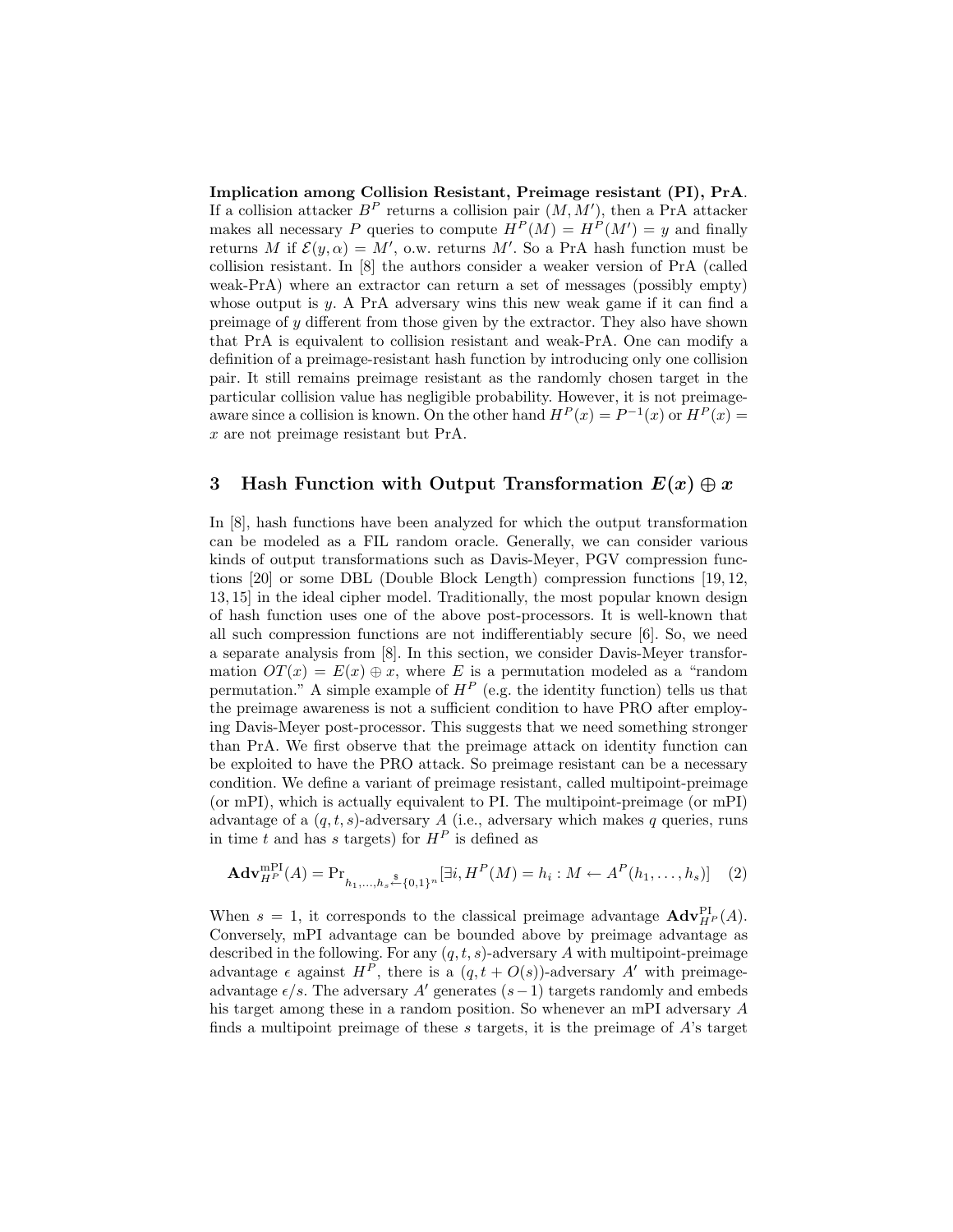with probability  $1/s$  (since there is no way for A to know the position of the target for  $A'$ ). W.l.o.g. one can assume that the targets are distinct and chosen at random. Otherwise we remove all repeated  $h_i$ 's and replace them by some other random distinct targets. So we have the following result.

**Lemma 1.** Let  $h_1, \ldots, h_s$  be distinct elements chosen at random (i.e. outputs of a random permutation for distinct inputs). Then, any  $(q, t)$ -adversary  $A<sup>P</sup>$  can find one of the preimages of  $h_i$ 's with probability at most  $s \times \mathbf{Adv}_{H^P}^{\text{PI}}(q,t)$ .

#### 3.1 Computability

Next we show that preimage resistant and PrA are not sufficient to prove the PRO property. Consider the following example based on an n-bit one-way permutation  $f$  and random oracle  $P$ .

*Example 1.*  $H^P(m) = P(f(m)) \oplus m$ . Given  $\alpha = (f(m), w)$  it is hard to find m and hence there is no efficient extractor to find the message  $m$  even though an adversary A knows m and its  $H^P$ -output. An adversary can compute  $z = \mathcal{F}(m)$ and makes  $E^{-1}(z \oplus w \oplus m)$  query. No feasible simulator can find message m from it with non-negligible probability and hence cannot return  $w \oplus m$ . However  $w \oplus m$  is the response when A interacts with the real situation  $(F^{P,E}, P, E, E^{-1})$ . So A can have a PRO attack to F. It is easy to see that  $H^P$  is preimage resistant and PrA (given the advise string  $\alpha = ((x_1, w_1), \ldots, (x_q, w_q))$  and the target x (that helps to find m back) the extractor finds i for which  $f(w_i \oplus x) = x_i$  and then returns  $w_i \oplus x$ ).

The above example motivates us to define a computable message given an advise string. A message M is called computable from  $\alpha$  if there exists y such that  $Pr[H^P(M) = y|\alpha] = 1$ . In other words, the computation of  $H^P(M) = y$  can be made without making any further  $P$ -queries. We require the existence of an efficient extractor  $\mathcal{E}_{\text{comp}}$ , called *computable message extractor*, which can list all computable messages given the advise string. We note that this is not same as weak-PrA as the extractor has to find all messages whose outputs can be computed to a value (unlike PrA, no such fixed target is given here). This notion does not involve any adversary.

**Definition 2.** A pair  $(H^P, \mathcal{E}_{comp})$  is called  $(q, q_H, \epsilon)$ -computable message aware or CMA if for any advise string  $\alpha$  with q pairs, the number of computable messages is at most  $q_H$  and  $\mathcal{E}_{\text{comp}}(\alpha)$  outputs all these. Moreover, for any noncomputable messages M,  $Pr[H^P(M) = y | \alpha] \leq \epsilon$ ,  $\forall y$ .

A hash function  $H^P$  is called  $(q, q_H, \epsilon, t_c)$ -computable message aware or CMA if there is  $\mathcal{E}_{\text{comp}}$  with run time  $t_c$  such that  $(H^P, \mathcal{E}_{\text{comp}})$  is  $(q, q_H, \epsilon)$ -CMA. In short we say that  $H^P$  is CMA if it is  $(q, q_H, \epsilon, t_c)$ -computable message aware where for any feasible q,  $q_H$  and  $t_c$  are feasible and  $\epsilon$  is negligible. We reconsider the above example  $H^P(m) = P(f(m)) \oplus m$  for an one-way permutation f. We have seen that it is both PI and PrA. However, there is no efficient extractor that can not find all computable messages given the advise string say  $(f(m), w)$ . In fact,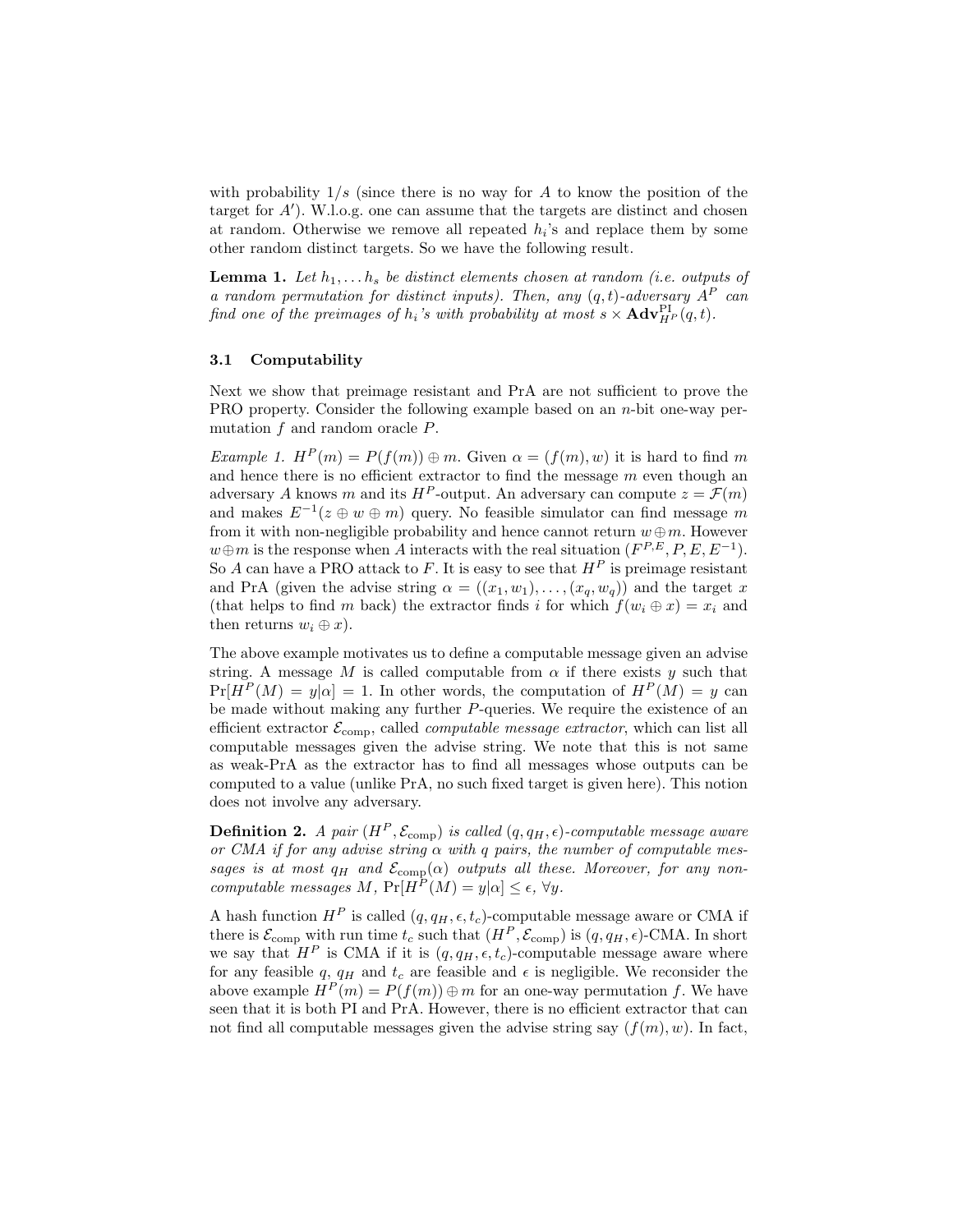$m$  is computable but there is no way to know it by the extractor only from the advise string (extractor can know if the target  $f(m) \oplus w = H<sup>P</sup>(m)$  is given).

To be a computable message aware, the list of computable message has to be small or feasible so that an efficient computable message extractor can exist. For example, the identity function has a huge set of computable messages given any advise string which cannot be listed by any efficient algorithm even though we theoretically know all these messages.

#### 3.2 PRO Analysis of a Hash Function with OT  $E(x) \oplus x$

In this section we prove that  $OT(H^P())$  is PRO whenever  $H^P$  is PrA, PI and CMA. We give an informal idea how the proof works. Note that for  $E$ -query,  $E(x) \oplus x$  almost behaves like a random oracle and hence PrA property of  $H<sup>P</sup>$ takes care the simulation. This would be similar to the random oracle case except that we have to deal with the fact there is no collision on  $E$ . The simulation of responses of  $P$ -queries will be same as  $P$ . The non-trivial part is to response  $E^{-1}$  query. If the  $E^{-1}$ -query y is actually obtained by  $y = \mathcal{F}(M) \oplus H^P(M)$ then simulator has to find the  $M$  to give a correct response. Since simulator has no idea about the  $\mathcal{F}(M)$  as he can not see  $\mathcal{F}\text{-}$ queries, the query y is completely random to him. However, he can list all computable messages and try to compute  $H^P(M)$  and  $\mathcal{F}(M)$ . This is why we need CMA property. The simulator should be able to list all computable messages only from the  $P$  query-responses. If he finds no such messages then he can response randomly. The simulator would be safe as long as there is no preimage attack to the random output. Now we provide a more formal proof.

Let  $F^{P,E}(M) = E(H^P(M)) \oplus H^P(M)$  and A be a PRO adversary making at most  $(q_0, q_1, q_2, q_3)$  queries to its four oracles with bit-size  $l_{max}$  for the longest  $\mathcal{O}_0$ query. We assume that  $H^P(\cdot)$  is preimage resistant and  $(q^*, q_H, \epsilon)$ -computable message aware for an efficient computable message extractor  $\mathcal{E}_{\text{comp}}$  where  $q^* =$  $q_1 + q_2 \mathsf{NQ}[l_{max}]$ . Let  $q = q_H + q'$  and  $q' = q_0 + q_1 + q_2 + q_3$ . For any given PrA-extractor  $\mathcal{E}$ , we can construct a simulator  $S^{\mathcal{F}} = (S_1, S_2, S_3)$  (defined in the oracles of  $C_A$  in Fig. 3) that runs in time  $t^* = O(q^2 + q_3 \text{Time}(\mathcal{E}_{\text{comp}})).$ Given any indifferentiability adversary A making at most  $(q_0, q_1, q_2, q_3)$  queries to its four oracles with bit-size  $l_{max}$  for the longest  $\mathcal{O}_0$ -query, there exists a PrA  $(q, q_2 + 1, t)$ -adversary  $C_A$  with runtime  $t = \text{Time}(A) + O(q_2 \cdot \text{Time}(\mathcal{E}) + q_0 +$  $q_1 + (q_2 + q_0)NQ[l_{max}].$  Now we state two lemmas which are useful to prove the main theorem of the section. Proof ideas of these lemmas are very similar to that of Lemma 8 and Lemma 10. The games G4 and G5 are defined in the Fig. 2. We use a simulation oracle simE which works given a runtime database E. A random element from the set  $\{0,1\}^n \setminus Range(\mathsf{E})$  is returned for sim  $\mathsf{E}[1,y]$ whenever  $y$  is not in the domain of E. Similarly a random element from the set  $\{0,1\}^n \setminus Domain(E)$  is returned in simE[-1, c] whenever c is not in the range of  $E$ . Whenever y or c are defined before the simulator oracle just returns the previous returned value. We use three such simulation oracles for  $E_0$  (which keeps the input output behavior of E due to  $\mathcal{O}_0$  queries only), E<sub>1</sub> (which keeps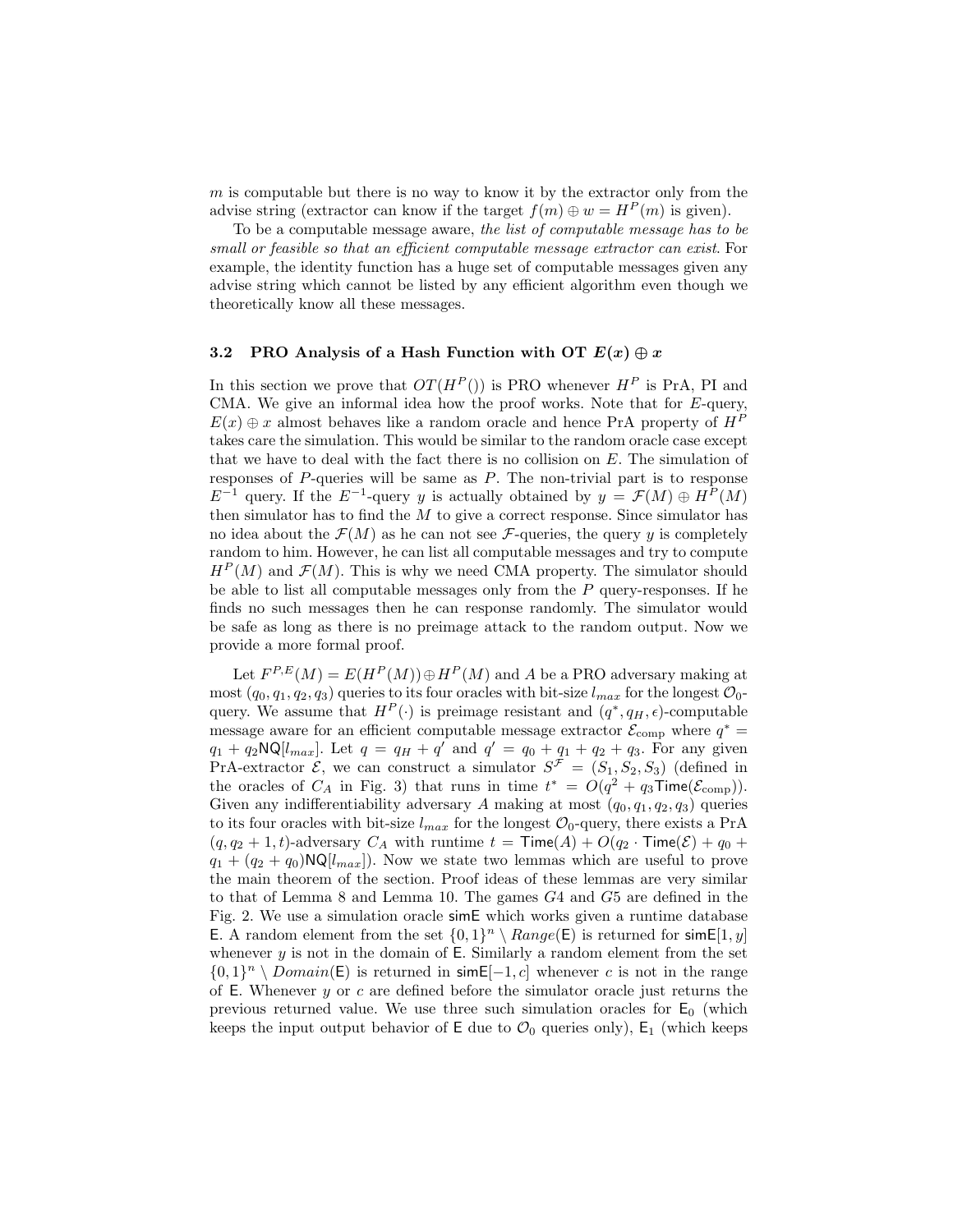

Fig. 1.  $G4$  executes with boxed statements whereas  $G5$  executes without these.  $G_4$ and  $G_5$  perfectly simulate  $(F^{P,E}, P, E, E^{-1})$  and  $(\mathcal{F}, S_1, S_2, S_3)$ , respectively. Clearly G4 and G5 are identical-until-Bad.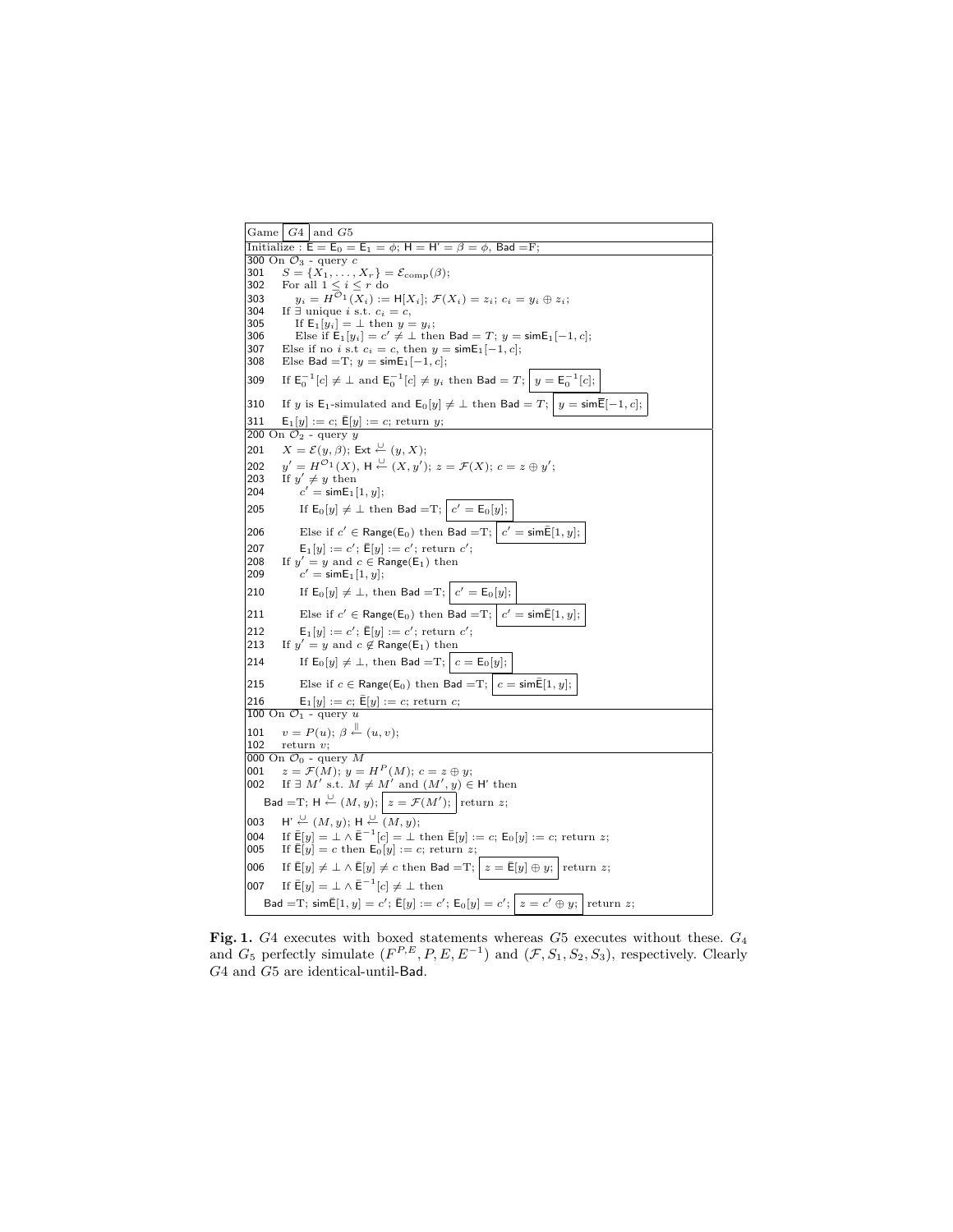the input output behavior of E due to  $\mathcal{O}_2$  and  $\mathcal{O}_3$  queries) and E (which keeps the input output behavior of E for all queries, i.e. it is the union of the previous two unions).

Lemma 2.

 $G4 \equiv (F^{P,E}, P, E, E^{-1}), G5 \equiv (\mathcal{F}, S_1, S_2, S_3)$  and  $G4, G5$  are identical-until-Bad.

**Proof.** It is easy to see from the pseudocode that  $G4$ ,  $G5$  are identical-until-Bad. The games G5 and the oracles simulated by  $C_A$  (same as  $(\mathcal{F}, S_1, S_2, S_3)$ ) are actually identical. They have common random sources which are namely  $\mathcal{F}$ , P and the simulated oracle  $\sin E_0$  (we can ignore the dead conditional statements which have boxed statements which are not actually executed in game  $G5$ ). Now it remains to show that G5 is equivalent to a real game for a PRO attacker. Note that oracles  $\mathcal{O}_2$  and  $\mathcal{O}_3$  are statistically equivalent to a random permutation  $\overline{\mathsf{E}}$  and its inverse which are simulated runtime. Moreover  $\mathcal{O}_0$  returns  $\mathcal{F}(M)$  if  $\overline{\mathsf{E}}[y], \overline{\mathsf{E}}^{-1}[c]$  are undefined or  $\overline{\mathsf{E}}[y] = c$  where  $y = H^P(M)$  and  $c = \mathcal{F}(M) \oplus y$ . In all other cases  $\mathcal{O}_0(M)$  either computes or simulates  $c' = \overline{\mathsf{E}}[y]$  and returns  $c' \oplus y$ . So  $\mathcal{O}_0(M)$  is statistically equivalent to the oracle  $\overline{\mathsf{E}}(H^P() \oplus H^P()$ . Hence G4 is statistically equivalent to  $(F^{P,E}, P, E, E^{-1})$ .

The following result follows immediately from the fact that  $\mathcal F$  and  $H^P$  are statistically independent and  $\mathcal F$  is a random oracle.

**Lemma 3.** For any adversary  $C^{P,\mathcal{F}}$  making q queries to the n-bit random oracle  $\mathcal F$  we have  $\Pr[\mathcal F(M)\oplus H^P(M)=\mathcal F(M')\oplus H^P(M'), M\neq M': (M,M')\leftarrow C]\leq$  $q(q-1)/2^{n+1}$ .

**Lemma 4.** Whenever  $A^{G5}$  sets Bad true,  $C_A$  also sets one of the Bad events true. Moreover,

 $\Pr[ C_A \; sets \; \mathcal{B}$ ad  $\mathit{true} \; ] \leq \mathbf{Adv}_{H^P,P,\mathcal{E}}^{\mathrm{pra}}(C_A) + q_3 \times \mathbf{Adv}_{H^P}^{\mathrm{PI}}(q,t) +$ 

$$
q_0q_3\epsilon + \frac{2q_0q_3 + q_2q_0}{2^n - q_0 - q_2 - q_3} + \frac{(q_H + q_2 + q_0)^2}{2^{n+1}}.
$$

**Proof.** The first part of the lemma is straightforward and needs to be verified case by case. We leave the details for readers to verify. It is easy to see that whenever  $\mathsf{Bad}_{pra}$  sets true C is successful in a PrA attack. Now we estimate the probability of the other bad events, from which the theorem follows.

- 1. Pr[Bad<sub>mPI</sub> = T]  $\leq q_3 \times \mathbf{Adv}_{H^P}^{PI}(q^*, t^*)$ . It is easy to see that whenever  $Bad_{mPI}$  sets true we have a preimage of some  $y_i$  which is generated from  $\sin E_1$ . Note that  $\sin E_1$  responds exactly like a random permutation. So by lemma 1 we have the bound.
- 2. Pr[Bad<sub>comp</sub> = T]  $\leq q_0 q_3 \epsilon$ . Whenever Bad<sub>comp</sub> sets true we should have  $H^P(M_i) = y_i$  where  $M_i$  is not computable (since it is not in the list given by  $\mathcal{E}_{\text{comp}}$ ). So from computable message awareness definition we know that  $Pr[H^P(M_i) = y_i] \leq \epsilon$ . The number of such  $M_i$ 's and  $y_i$ 's are at most  $q_0q_3$ .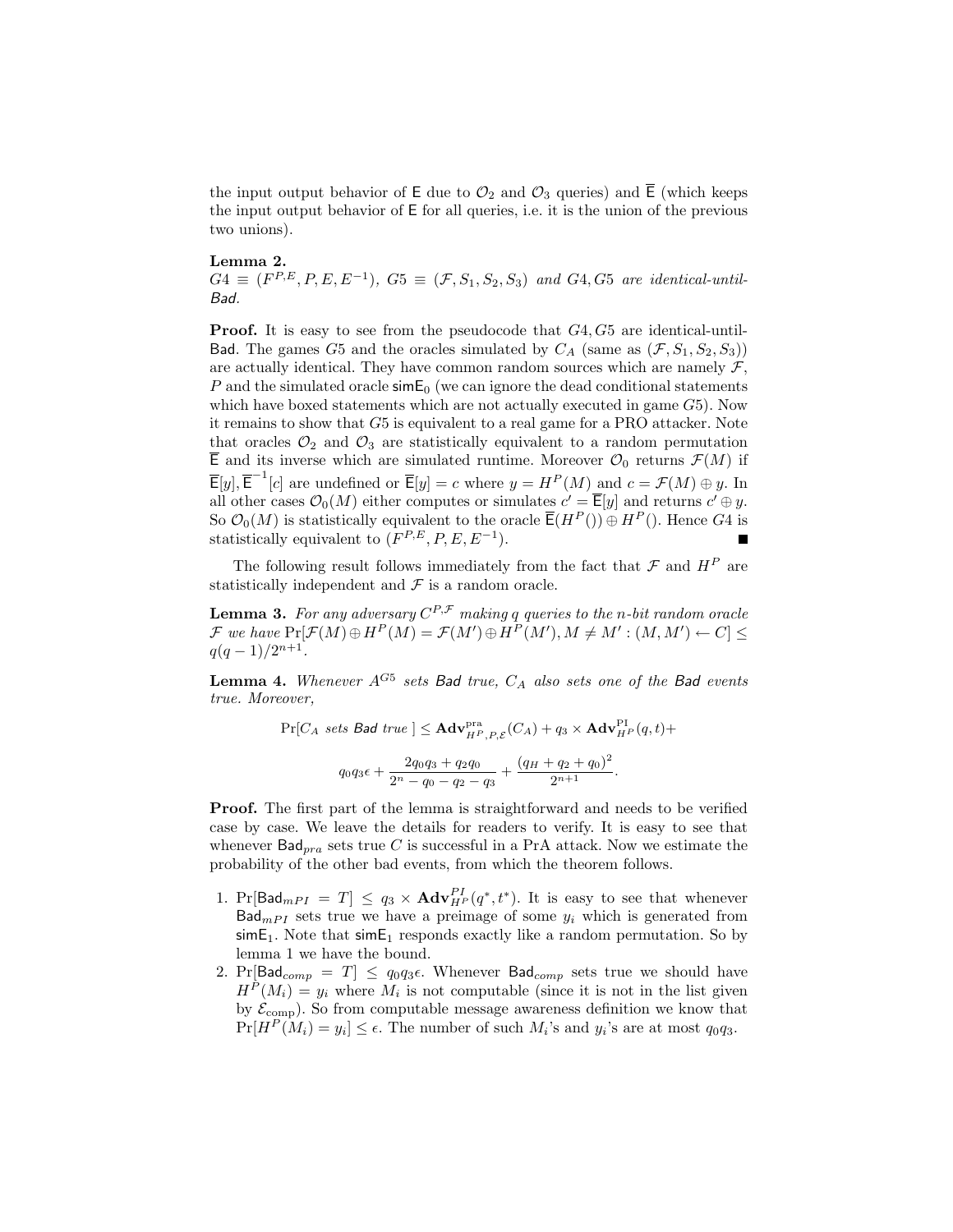The Oracles  $\mathcal{O}_2$  (or  $S_2$ ) and  $\mathcal{O}_3$  (or  $S_3$ ) The oracles  $\mathcal{O}_0$  (or  $\mathcal{F}$ ),  $\mathcal{O}_1$  (or  $P$ ) and Finalization The VIL random oracle  $\mathcal F$  is simulated by  $||/$  The VIL random oracle  $\mathcal F$  is simulated  $|C_A|$ by  $C_A/$ Initialize :  $E_1 = \mathcal{L} = \mathcal{L}_1 = F' = H = \beta = ||100 \text{ On } \mathcal{O}_1$  - query u φ; Run  $A$  and response its oracles 101  $v = P(u); \beta \stackrel{\parallel}{\leftarrow} (u, v);$  return v; 300 On  $\mathcal{O}_3$  - query  $c$ 301  $S = \{X_1, \ldots, X_r\} = \mathcal{E}_{\text{comp}}(\beta); \qquad \text{[000 On } \mathcal{O}_0 \text{ (or } \mathcal{F})\text{- query } M$ 302 For all  $1 \leq i \leq r$  do  $\begin{array}{cc} \n\ket{001} & z = \mathcal{F}(M); \mathcal{L} \stackrel{\cup}{\leftarrow} M; \n\end{array}$ 303  $y_i = H^{\mathcal{O}_1}(X_i) := \mathsf{H}[X_i]; \, \mathcal{F}(X_i) =$  $z_i$ ; 304  $c_i = y_i \oplus z_i; F'[X_i] = c_i; \mathcal{L}_1 \stackrel{\cup}{\leftarrow} X;$  Finalization() 305 If  $\exists$  unique i,  $c_i = c$ , ' then  $\mathsf{Bad}_{F1} = T;$ 306 If  $E_1[y_i] = \perp$  then  $y = y_i$  | 502 If collision in H then Bad $P_{rA} = T$ ; Finish(); 307 Else if  $\mathcal{O}_3(c)$ ||503 For all  $M \in \mathcal{L}$  do 504-518 308 no *i* on that query then  $\vert$  504  $z = \mathcal{F}(M)$ ,  $H[M] = H^P(M) = y$ ; 309 Bad $_{PI} = T$ ;  $y = \text{sim} E_1[-1, c]$ ; [505  $F'[M] = c = y \oplus z;$ 310 Else if no i then  $y = \textsf{simE}_1[-1, c]$ ;  $\mathcal{C}[X] = c, X \neq M$  then  $\vert$ Bad $_{F1}$  =T; 311 Else Bad $_{F1}$  =T; $y$  = simE<sub>1</sub>[-1, c]; ||507 If H[X] =  $y, X \neq M$  then  $\vert$ Bad $_{PrA}$  =T; Finish(); 312  $E_1[y] = c$ ; return c;  $\qquad \qquad \qquad$  508 If  $Ext[y] \neq \bot, M$  then Bad<sub>PrA</sub> = T; Finish(); **509** If  $\mathcal{O}_2(y) = c_i, y \neq y_i$ 200 On  $\mathcal{O}_2$  - query  $y := y_i$ ,  $i = i + 1$   $\qquad$   $\begin{array}{ll} \text{510} & \text{then } \mathsf{Bad}_{E1} = \text{T}; \end{array}$ 201  $X = \mathcal{E}(y_i, \beta)$ ; Ext  $\stackrel{\cup}{\leftarrow} (y, X)$ ;  $\qquad \qquad$  511 Else if  $\mathcal{O}_3(c_i) = y \neq y_i$  after  $M_i$ .  $|_{\rm query}$  $202$  $U = H^{\mathcal{O}_1}(X), \ \mathsf{H} \ \stackrel{\cup}{\leftarrow} \ (X, y'); z =$  $\mathcal{F}(X);$  $\parallel$ 512 then Bad<sub>comp</sub> = T; 203  $\mathcal{L}_1 \stackrel{\cup}{\leftarrow} X; c = z \oplus y; F'$ [513 Else if  $\mathcal{O}_3(c_i) = y \neq y_i$  before  $M_i$ query 204 If  $y'$  $y' \neq y$ <br>then  $c = \textsf{simE}_1[1, y];$  514 then Bad $F_2 = T;$ <br>515 Else if  $\mathcal{O}_3(c) = y_i$ 205 then  $c = \text{sim}E_1[1, y];$   $\qquad$  515 Else if  $\mathcal{O}_3(c) = y_i$  after  $M_i$ -query,  $c \neq c_i$ 206 If  $y' = y$ ,  $\mathcal{O}_3(c)$  was queried  $\qquad$  516 then Bad $_{E2} = T$ ; 207 then  $\text{Bad}_{F_1} = T$ ;  $c = \text{sim}E_1[1, y]$  517 Else if  $\mathcal{O}_3(c) = y_i$  before  $M_i$ -query,  $c \neq c_i$ 208 If  $y' = y$ ,  $\mathcal{O}_2(y)$  $\parallel$ 518 then Bad<sub>PI</sub> =T; 209 then  $c = \textsf{simE}_1[1, y]$   $||519 \text{ return } \perp;$ 210  $E_1[y] = c$ ; return c;

Fig. 2. The oracles simulated by PrA adversary  $C_A$  to response an PRO adversary A. It has a finalization procedure which also sets some bad event true. Finish() which is defined similarly as in Fig. 7.2. It mainly completes the PrA attack. It is easy to see that whenever Finish() is being executed either we have a collision in  $H^P$  or there is some message M such that  $H^P(M) = y$ ,  $(y, M) \notin \mathsf{Ext}.$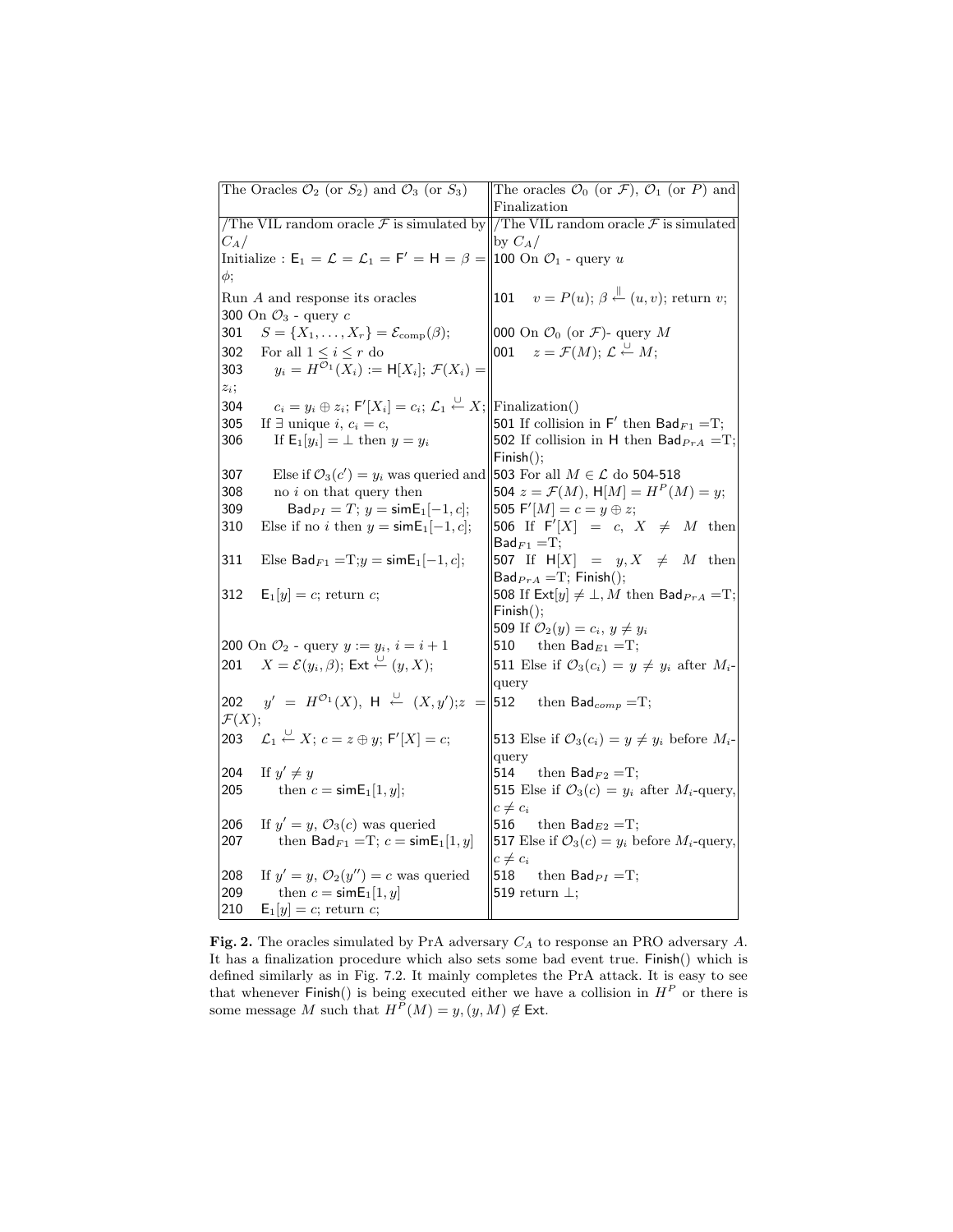3. All other bad events hold due to either the special outputs of  $\mathcal{F}(M)$  (when  $\mathsf{Bad}_{F1} = T$  or  $\mathsf{Bad}_{F2} = T$ , we apply the lemma 3) or the special outputs of  $\mathsf{simE}(c)$  (when  $\mathsf{Bad}_{E1} = T$  and  $\mathsf{Bad}_{E2} = T$ ). One can show the following:

$$
\Pr[\mathsf{Bad}_{E1\vee E2\vee F1\vee F2}=T] \leq \frac{2q_0q_3+q_2q_0}{2^n-q_0-q_2-q_3}+\frac{(q_H+q_2+q_0)^2}{2^{n+1}}.
$$

We have used Lemma 3 to bound the bad event  $\mathsf{Bad}_{F1}$ . The other bad event probability calculations are straightforward. We leave details to readers.

The main theorem of the section follows from the above lemmas.

**Theorem 1.** For any indifferentiability adversary A making at most  $(q_0, q_1, q_2,$  $q_3$ ) queries to its four oracles with bit-size  $l_{max}$  for the longest  $\mathcal{O}_0$ -query, there exists a PrA  $(q, q_2 + 1, t)$ -adversary  $C_A$  with runtime  $t = \text{Time}(A) + O(q_2$ .  $Time(\mathcal{E}) + q_0 + q_1 + (q_2 + q_0)NQ[l_{max}])$  and

$$
\mathbf{Adv}_{F,S}^{\text{pro}}(A) \leq \mathbf{Adv}_{H^P,P,\mathcal{E}}^{\text{pra}}(C_A) + q_3 \times \mathbf{Adv}_{H^P}^{\text{PI}}(q,t) + \delta,
$$

where  $\delta = q_0 q_3 \epsilon + \frac{2q_0 q_3 + q_2 q_0}{2^n - q_0 - q_2 - q_3} + \frac{(q_H + q_2 + q_0)^2}{2^{n+1}}, H^P(\cdot)$  is preimage resistant and  $(q^*, q_H, \epsilon)$ -computable message aware for an efficient computable message extractor  $\mathcal{E}_{\text{comp}}$  where  $q^* = q_1 + q_2 \textsf{NQ}[l_{max}]$ .

# 4 Application of Theorem 1: PRO analysis of a variant of Grøstl

As an application of Theorem 1 we prove the PRO analysis of a variant of Grøstl hash function in which the output transformation is based on a permutation independent of the permutations used in iteration. The compression function  $f^{P,Q}(z,m) = P(z \oplus m) \oplus Q(m) \oplus z$ , where P and Q are invertible permutations on n-bit modeled to be independent random permutations (adversary can also have access to inverses). The hash function  $H^{P,Q}$  of Grøstl without output transformation is Merkle-Damgård with strengthening (SMD) and the output transformation is  $trunc_s(P(x) \oplus x)$ . In case of the variant of the hash function, the output transformation is same as the previous section, i.e.  $OT(x) = E(x) \oplus x$  where E is a random permutation independent with P and Q. Since SMD preserves preimage awareness and preimage resistance of the underlying compression function, we focus on the proof of the compression function  $f^{P,Q}$  to prove PrA and preimage resistance. The proof of the following lemmas are straightforward are given in the full version of the paper [5].

**Lemma 5.** For any advise string  $\alpha_P$  and  $\alpha_Q$  of sizes  $(q_1 + q_2)$  and  $(q_3 + q_4)$ (for  $(P, P^{-1})$  and  $(Q, Q^{-1})$  respectively) the number of computable messages is at most  $q_f \leq (q_1 + q_2)(q_3 + q_4)$  and for any non-computable message  $(z, m)$ ,  $Pr[f^{P,Q}(z,m) = c|\alpha_P, \alpha_Q] \leq \frac{1}{2^n - max(q_1 + q_2, q_3 + q_4)}$ . Moreover there is an efficient computable message extractor  $\mathcal{E}^f_{\text{comp}}$  which can list all computable messages.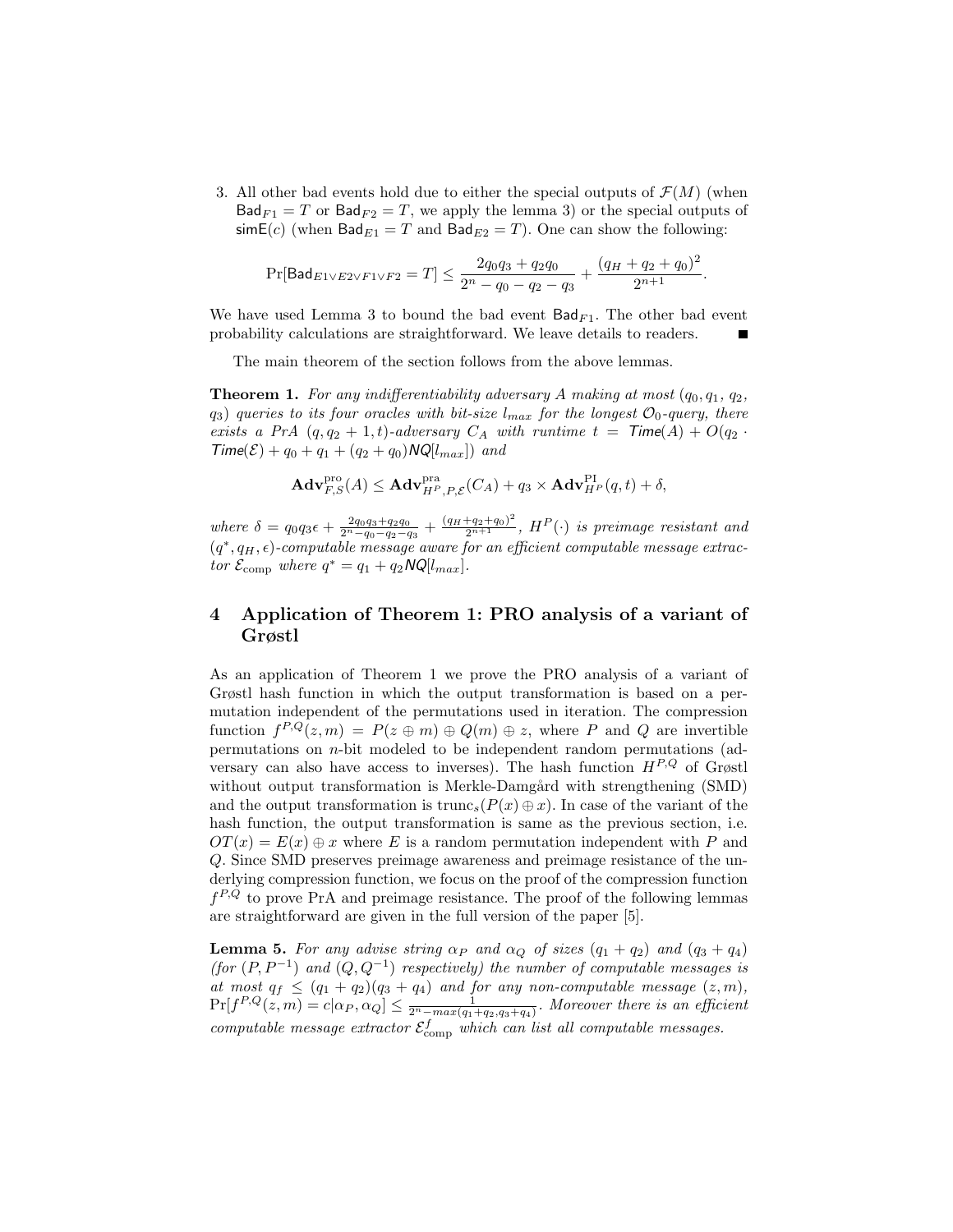Let  $\mathbf{q} = (q_1, q_2, q_3, q_4)$ . Now given the computable message extractor one can define a PrA extractor  $\mathcal{E}^f$  as follows:  $\mathcal{E}^f(y, \alpha_P, \alpha_Q) = (z, m)$  if there exists an unique computable message (from the list given by  $\mathcal{E}^f_{\text{comp}}$ ) such that  $f(z, m) = y$ , otherwise it returns any arbitrary message.

**Lemma 6.**  $\mathrm{Adv}_{H^{P,Q}}^{\text{PI}}(\mathbf{q},t) \leq \mathrm{Adv}_{f^{P,Q}}^{\text{PI}}(\mathbf{q},t) \leq \frac{(q_1+q_2)(q_3+q_4)}{2^{n-max(q_1+q_2,q_3+q_4)}}$  for any t.

**Lemma 7.** Let  $\mathbf{q} = (q_1, q_2, q_3, q_4)$  and let  $f^{P,Q} = P(h \oplus m) \oplus Q(m) \oplus h$ , where P and Q are invertible ideal permutations. For any preimage awareness  $(q, e, t)$ adversary A making at most **q** queries to the oracles P,  $P^{-1}, Q, Q^{-1}$ , there exists an extractor  $\mathcal E$  such that

$$
Adv_{f^{P,Q},P,Q,\mathcal{E}}^{\text{pra}}(A) \le \frac{e(q_1+q_2)(q_3+q_4)}{2^n - max(q_1+q_2, q_3+q_4)} + \frac{(q_1+q_2)^2(q_3+q_4)^2}{2(2^n - max(q_1+q_2, q_3+q_4))},
$$

**Theorem 2.** Let  $Grøstl'(M) = P'(H^{P,Q}(M)) \oplus H^{P,Q}(M)$  where  $H^{P,Q}$  is Grøstl without the output transformation and  $P, Q, P'$  are independent random permutations. Then for any adversary making at most q queries to all its oracles the PRO-advantage is bounded by  $\ell_{max}q^2q'^2/2^{n-2}$  if If  $q' = q_1 + q_2 + q_3 + q_4 + l_{max} \le$  $2^{n-1}$ .

Proof. The result follows from Lemma 9, 10, 11 and 12, and Theorem 1.

Remark 1. Our bound  $\ell_{max}q^2q'^2/2^{n-2}$  in the variant of Grøstl seems to be reasonable as we indeed have collision on the compression function in  $2^{n/4}$  complexity i.e. the collision advantage is  $q^4/2^n$ . We believe the designers also noted that and this is why they consider at least double length hash function. We also strongly believe that the same bound can be achieved for original Grøstl. However to prove that we cannot apply Theorem 2 directly. This would be our one of the future research work.

# 5 PRO Analysis of Hash Functions with PGV Output Transformations

In the previous section, we considered the case that the finial output transformation is  $OT(x) = E(x) \oplus x$ . In this section, we consider 20 PGV compression functions shown in Table 1 as candidates of the final output transformation OT. Such 20 PGV hash functions based on them were proved to be collision resistant in the ideal cipher model [4]. More precisely, we will consider the case that  $F^{P,E}(M) = OT(H^P(M_1), M_2)$ , where E is an ideal cipher,  $M = M_1||M_2$ ,  $H^P(M_1)$  corresponds to  $h_{i-1}$  and  $M_2$  corresponds to  $m_i$  in Table 1. Except for PGV 11, 13, 15-20 (See Example 2 and 3), Theorem 3 holds. The proof of the Theorem 3 is same as Davis-Meyer case. However we give the proof idea so that the reader could justify themselves.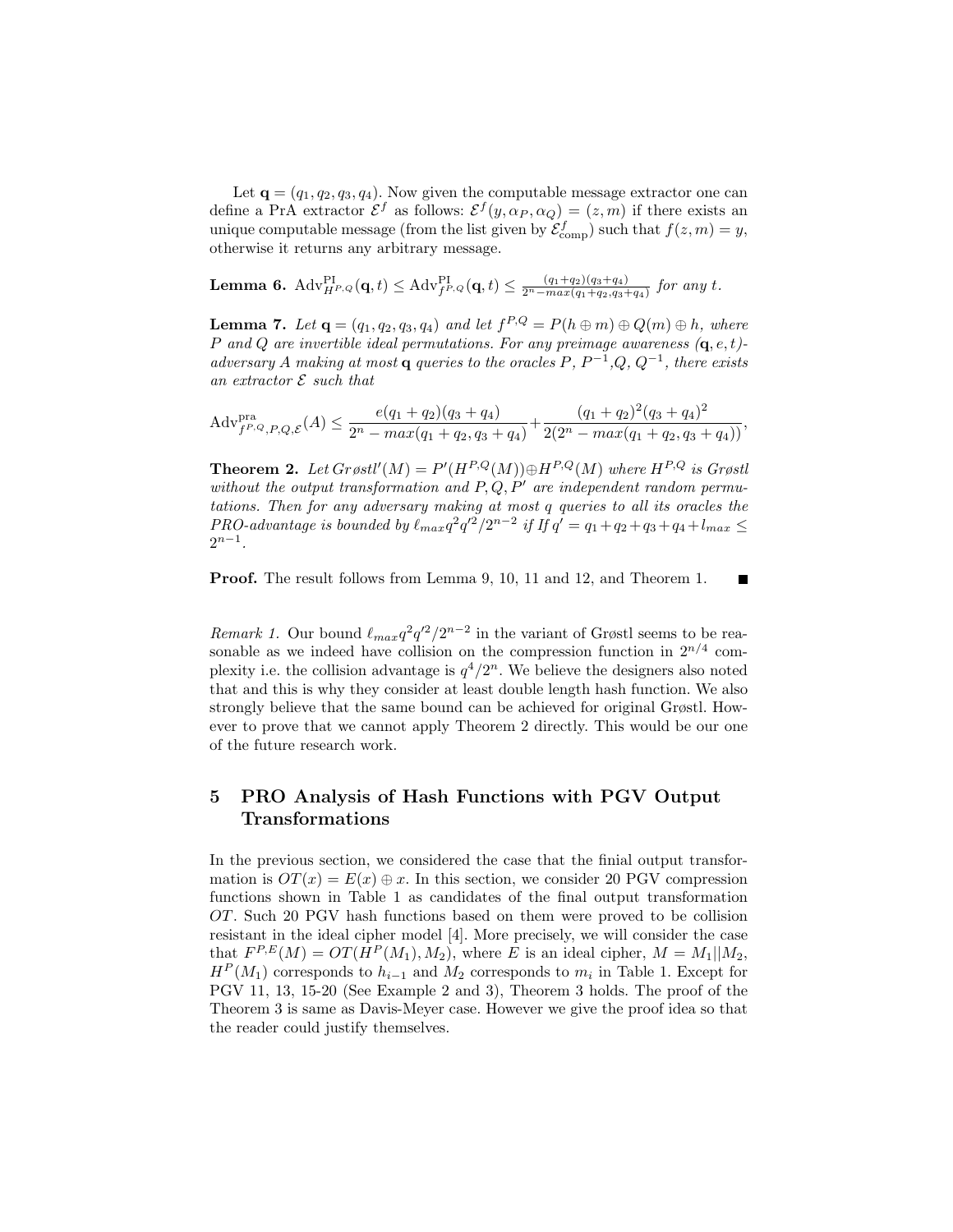Proof Idea for 1-10, 12 and 14: Like to the Davis-Meyer case we only need to worry about the  $E^{-1}$  query since we have chosen those PGV compression functions which behave like random oracle if adversary makes only  $E$  queries. Note that 5-10 and 12 and 14 PGV have  $w_i$  as keys. So given a  $E_w^{-1}(y)$  query simulator can make the list of all h which can be computed, i.e.  $H^P(M) = h$ , and guess  $m = h \oplus w$ . Once simulator guesses m he can make F queries  $(M, m)$  and obtains responses  $z$ 's. Now simulator can find a correct m if y is really obtained by some  $\mathcal{F}(M,m)$ . If there is no such m, simulator can response randomly and any bad behavior would be either bounded by the collision probability or by the preimage attack. The same argument works for PGV 1-4 since  $H^P(M)$  is xor-ed with the the  $E()$  output. So simulator can verify the correct h among all computable hash outputs.

*Example 2.* See PGV 15 in Table 1, which is  $E_{m_i}(w_i) \oplus v$ , where  $w_i = h_{i-1} \oplus m_i$ and v is a constant. Now we want to give an indifferentiable attack on  $F^{P,E}$ based on PGV 15, even though  $H^P$  is preimage aware, preimage resistant, and  $(q, q_H, \epsilon)$ -computable message aware with feasible q and  $q_H$  and negligible  $\epsilon$ . Let  $H^P$  be an Merkle-damgård construction with strengthening, where the underlying compression function is a preimage aware function based on the ideal primitive  $P$ . As shown in [8,9], SMD (Merkle-damgård construction with strengthening) preserves preimage awareness of the compression function. Also SMD preserves preimage resistance. So,  $H<sup>P</sup>$  is also preimage aware and preimage resistant. We assume that  $H^P$  is  $(q, q_H, \epsilon)$ -computable message aware with feasible q and  $q_H$  and negligible  $\epsilon$ . Now we construct an indifferentiability adversary A for  $F^{P,E}(M) = OT(H^P(M_1), M_2)$ , where  $OT(x, y) = E_y(x \oplus y) \oplus v$ is PGV 15, and v is a constant. First, A chooses a random query  $M = M_1||M_2$ to  $\mathcal{O}_1$ , where  $(\mathcal{O}_1, \mathcal{O}_2, \mathcal{O}_3, \mathcal{O}_4)$  is  $(F^{P,E}, P, E, E^{-1})$  or  $(\mathcal{F}, S_1^{\mathcal{F}}, S_2^{\mathcal{F}}, S_3^{\mathcal{F}})$  for any simulator  $S^{\mathcal{F}} = (S_1^{\mathcal{F}}, S_2^{\mathcal{F}}, S_3^{\mathcal{F}})$ . A gets its response z from  $\mathcal{O}_1$ . And A hands  $(M_2, z \oplus v)$  over to  $\mathcal{O}_4$ . Then, A gets its response h from  $\mathcal{O}_4$ . A makes a new query  $(M'_2, h \oplus M_2 \oplus M'_2)$  to  $\mathcal{O}_3$ . Then, A gets its response c from  $\mathcal{O}_3$ . Finally, A hands  $(M_1||M'_2)$  over to  $\mathcal{O}_1$  and gets its response z'. If  $(\mathcal{O}_1, \mathcal{O}_2, \mathcal{O}_3, \mathcal{O}_4)$  is  $(F^{P,E}, P, E, E^{-1}), c \oplus v = z'.$  On the other hand, since any simulator cannot know  $M_1, c \oplus v \neq z'$  with high probability. Therefore,  $F^{P,E}$  based on PGV 15 is not indifferentiable from a VIL random oracle  $\mathcal F$ . In the similar way, cases of PGV 11, 13, and 16 are not secure.

*Example 3.* See PGV 17 in Table 1, which is  $E_{h_{i-1}}(m_i) \oplus m_i$ . Firstly, we define a hash function  $H^P(x): \{0,1\}^* \to \{0,1\}^n$  as follows, where c is any n-bit constant and  $P$  is a VIL random oracle with *n*-bit output size.

$$
H^{P}(x) = \begin{cases} c, & \text{if } x = c; \\ P(x), & \text{otherwise.} \end{cases}
$$

In the similar way with the proofs of Section 6, we can prove that  $H^P$  is preimage aware, preimage resistant,  $(q, q_H (= q + 1), 1/2^n)$ -computable message aware, where  $q_H$  is the number of computable messages obtained from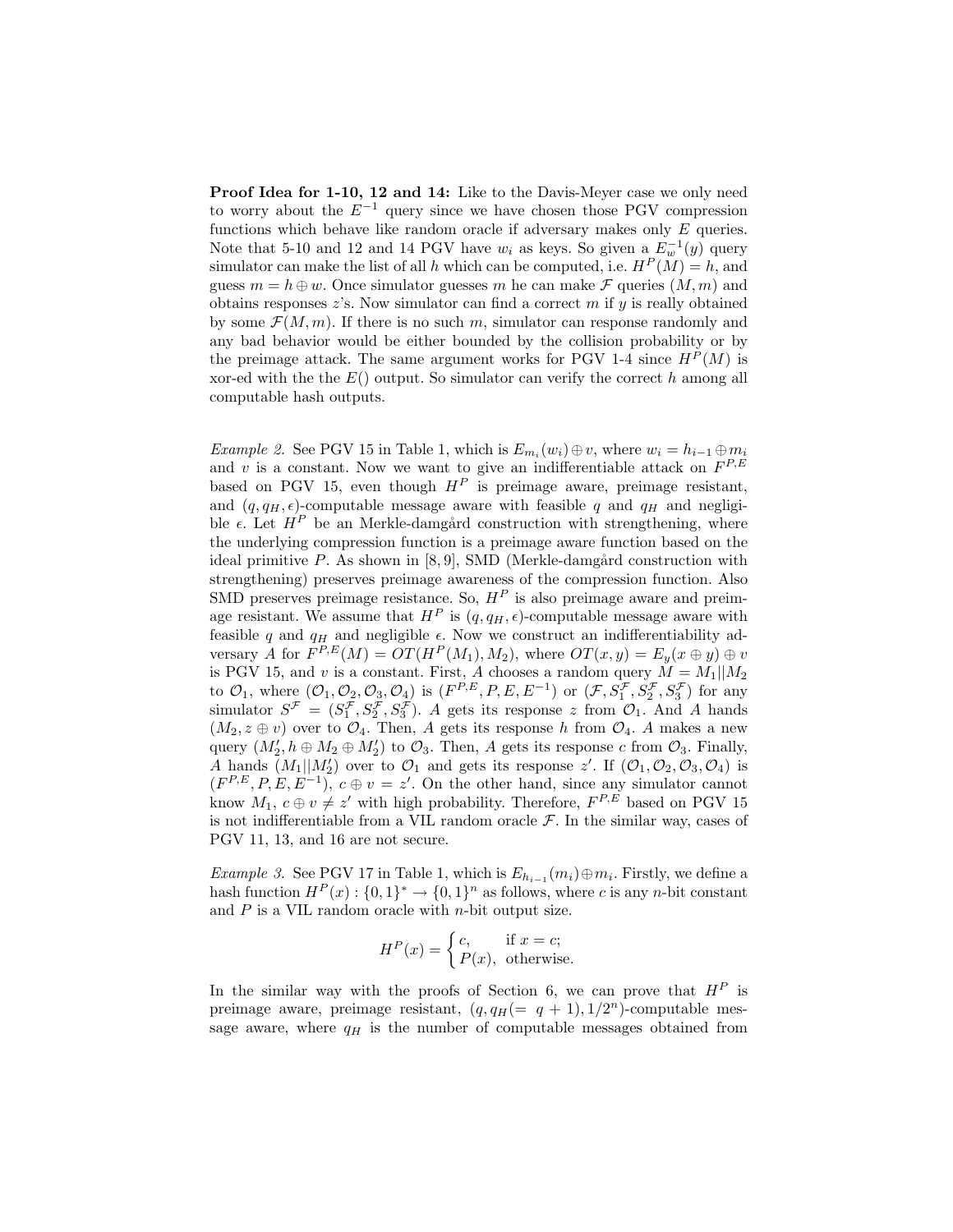$q$  input-output pairs of  $P$ . Now we want to give an indifferentiable attack on  $F^{P,E}$  based on PGV 17. We construct an indifferentiability adversary A for  $F^{P,E}(M) = OT(H^P(M_1), M_2)$ , where  $OT(x, y) = E_x(y) \oplus y$  is PGV 17. First, A chooses a query  $M = c||M_2$  to  $\mathcal{O}_1$ , where  $M_2$  is a randomly chosen one-block message. A gets its response z from  $\mathcal{O}_1$ . And A hands  $(c, z \oplus M_2)$  over to  $\mathcal{O}_4$ . Then, A gets its response m from  $\mathcal{O}_4$ . If  $(\mathcal{O}_1, \mathcal{O}_2, \mathcal{O}_3, \mathcal{O}_4)$  is  $(F^{P, E}, P, E, E^{-1}),$  $m = M_2$ . On the other hand, since any simulator cannot know  $M_2$ ,  $m \neq M_2$ with high probability. Therefore,  $F^{P,E}$  based on PGV 17 is not indifferentiable from a VIL random oracle  $\mathcal{F}$ . In the similar way, cases of PGV 18-20 are not secure.

#### Theorem 3. [PRO Construction via 12 PGVs]

Let  $F^{P,E}(M) = OT(H^P(M_1), M_2)$ , where  $M = M_1||M_2$ , OT is any PGV constructions except for PGV 11, 13, 15-20,  $E^{-1}$  is efficiently computable, and E is an ideal cipher. For any indifferentiability adversary A making at most  $(q_0, q_1, q_2, q_3)$  queries to its four oracles with bit-size  $l_{max}$  for the longest  $\mathcal{O}_0$ query, there exists a PrA  $(q, q_2+1, t)$ -adversary  $C_A$  with runtime  $t =$   $Time(A) +$  $O(q_2 \cdot \text{Time}(\mathcal{E}) + q_0 + q_1 + (q_2 + q_0) \text{NQ}[l_{max}])$  and

$$
\mathbf{Adv}_{F,S}^{\text{pro}}(A) \le \mathbf{Adv}_{H^P,P,\mathcal{E}}^{\text{pra}}(C_A) + q_3 \times \mathbf{Adv}_{H^P}^{\text{PI}}(q,t)
$$

$$
+q_0q_3\epsilon + \frac{2q_0q_3 + q_2q_0}{2^n - q_0 - q_2 - q_3} + \frac{(q_H + q_2 + q_0)^2}{2^{n+1}},
$$

where  $H^P(\cdot)$  is preimage resistant and  $(q^*, q_H, \epsilon)$ -computable message aware for an efficient computable message extractor  $\mathcal{E}_{\text{comp}}$  where  $q^* = q_1 + q_2 NQ[l_{max}].$ 

Proof. The proof is very similar to that of Theorem 1. It will be referred to the full paper [5].

|                | Case PGV                         | Case | PGV                           |
|----------------|----------------------------------|------|-------------------------------|
| 1              | $E_{m_i}(h_{i-1})\oplus h_{i-1}$ | 11   | $E_{m_i}(h_{i-1})\oplus v$    |
| $\overline{2}$ | $E_{m_i}(w_i) \oplus w_i$        | 12   | $E_{w_i}(h_{i-1})\oplus v$    |
| 3              | $E_{m_i}(h_{i-1})\oplus w_i$     | 13   | $E_{m_i}(h_{i-1})\oplus m_i$  |
| 4              | $E_{m_i}(w_i) \oplus h_{i-1}$    | 14   | $E_{w_i}(h_{i-1})\oplus w_i$  |
| 5.             | $E_{w_i}(m_i) \oplus m_i$        | 15   | $E_{m_i}(w_i) \oplus v_i$     |
| 6              | $E_{w_i}(h_{i-1})\oplus h_{i-1}$ | 16   | $E_{m_i}(w_i) \oplus m_i$     |
| $\overline{7}$ | $E_{w_i}(m_i) \oplus h_{i-1}$    | 17   | $E_{h_{i-1}}(m_i)\oplus m_i$  |
| 8              | $E_{w_i}(h_{i-1})\oplus m_i$     | 18   | $E_{h_{i-1}}(w_i)\oplus w_i$  |
| 9              | $E_{w_i}(m_i) \oplus v_i$        | 19   | $E_{h_{i-1}}(m_i)\oplus w_i$  |
| 10             | $E_{w_i}(m_i) \oplus w_i$        | 20   | $E_{h_{i-1}}(w_i) \oplus m_i$ |

Table 1. 20 Collision Resistant PGV Hash Functions in the Ideal Cipher Model [4].  $(w_i = m_i \oplus h_{i-1})$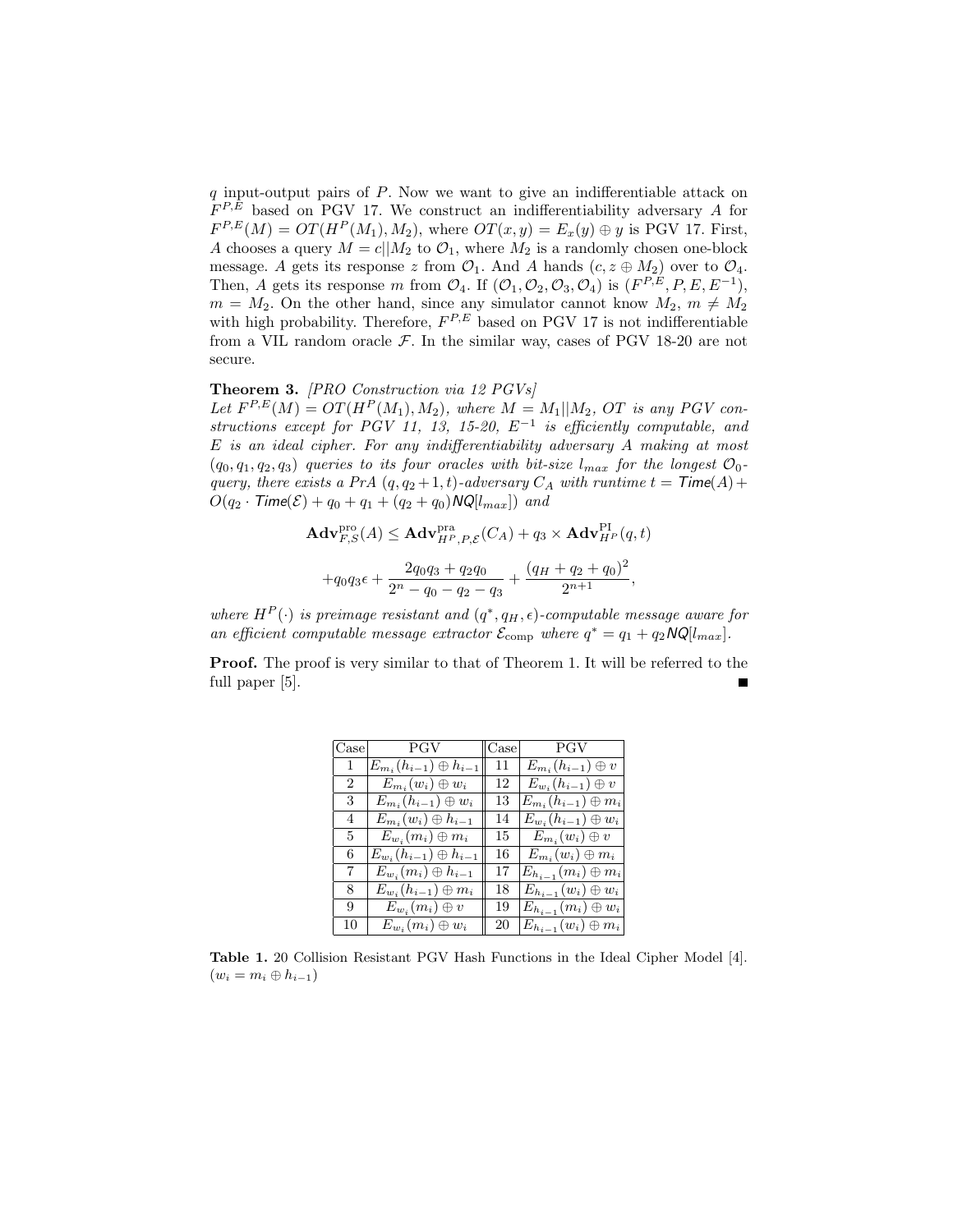# 6 PRO Attacks on Hash Functions with Some DBL Output Transformations

Here, we consider DBL (Double Block Length) output transformations. Unfortunately, many constructions with DBL output transformations are not indifferentiability secure, even though  $H^P$  satisfies all requirements as mentioned before.



**Fig. 3.** Double Block Length constructions :  $F_i$  i = 1 to 12.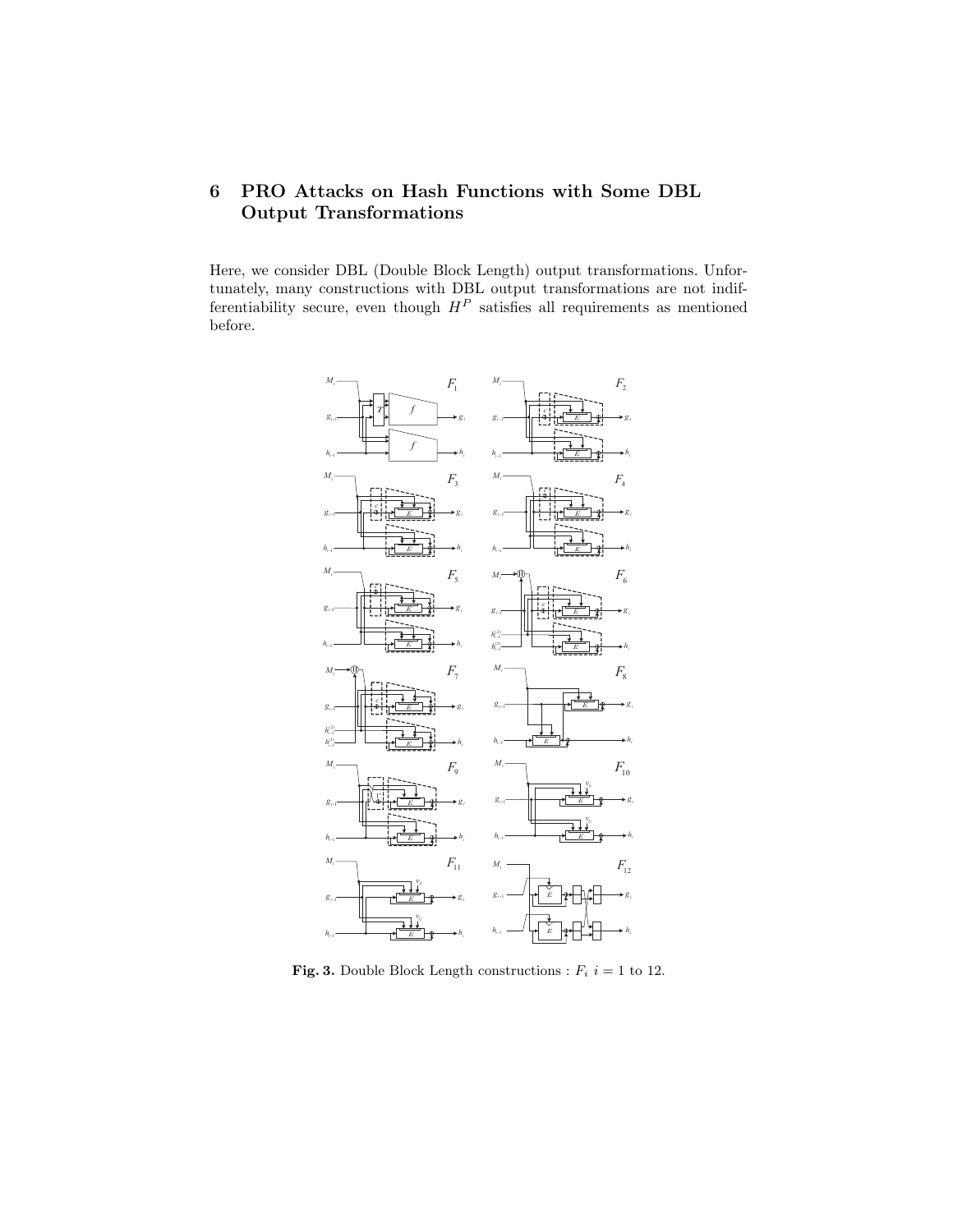#### 6.1 The case of  $OT(x) = f(x)||f(x \oplus p)$

There are several DBL compression functions of the form  $OT(x) = f(x)||f(x \oplus p)$ [19, 13] where p is a non-zero constant and f is any function. See Fig. 3, where  $F_1$  was proposed by Nandi in [19] and  $F_2 \sim F_7$  were proposed by Hirose in [13]. In fact, the T in  $F_1$  Fig. 3 is a permutation without any fixed point and  $T^2 = id$ . Here, we consider only  $T(x) = x \oplus p$ , where p is a non-zero constant. We define a hash function  $H^P(x): \{0,1\}^* \to \{0,1\}^n$  as follows, where c is any n-bit constant and  $P$  is a VIL random oracle with *n*-bit output size.  $1^n$  and  $0^n$  indicate the n-bit one and zero strings.

$$
H^{P}(x) = \begin{cases} c \oplus p, & \text{if } x = 0^{n}; \\ c, & \text{if } x = 1^{n}; \\ P(x), & \text{otherwise}. \end{cases}
$$

The following theorems show that  $H^P$  is preimage aware,  $q_H$  is small (more precisely computable-awareness) and preimage resistant. The proofs are given in the full version [5].

**Theorem 4.** Let  $H^P$  be the above hash function. For any preimage awareness  $(q, e, t)$ -adversary A making at most q queries to the oracles P, there exists an  $extraction \mathcal{E}$  such that

Adv<sub>H<sup>P</sup>,p, \varepsilon</sub>(A) 
$$
\leq \frac{eq}{2^n} + \frac{(q+2)^2}{2^{n+1}}, \text{ and } q_H \leq q+2.
$$

**Theorem 5.** Let  $H^P$  be the above hash function. Let q be the maximum number of queries to  $P$ . For any preimage-finding adversary  $A$  with  $q$  queries to  $P$ ,  $\mathbf{Adv}_{H^P}^{\text{PI}}(A) \leq \frac{3+q}{2^n}$ . For any n-bit y and any M not computable from any advise string  $\alpha$  which consists of q query-response pairs of P,  $Pr[H^P(M) = y | \alpha] \leq 1/2^n$ .

Indifferentiability Attack on  $F(M) = H<sup>P</sup>(M)||(H<sup>P</sup>(M) \oplus p)$ .

Let  $(\mathcal{O}_1, \mathcal{O}_2, \mathcal{O}_3)$  be  $(F^{P,f}, P, f)$  or  $(\mathcal{F}, S_1^{\mathcal{F}}, S_1^{\mathcal{F}})$  for any simulator S. Now we define an adversary A as follows. First, A makes query '0' and '1' to  $\mathcal{O}_1$ . Then, A obtains responses  $(a_1||a_2)$  and  $(b_1||b_2)$ . If  $\mathcal{O}_1 = F$ , then  $a_1 = b_2$  and  $a_2 = b_1$ . But, if  $\mathcal{O}_1 = \mathcal{F}$ ,  $a_1 = b_2$  and  $a_2 = b_1$  with the probability  $1/2^n$ . So, F is not indifferentiably secure.

## 6.2 PRO Attack with  $OT(x) = F_i(x)$  for  $i = 8, 12,$  (Fig. 3)

In the case of  $F_8$  proposed by Lai and Massey in [15], which is called Tandem DM, there is the following structural weakness. If for any  $a \, g_{i-1} = h_{i-1} = M_i = a$ in  $F_8$  of Fig. 3, then  $h_i \oplus g_i = a$ . We can show an indifferentiability attack on  $F(M) = F_9(H^P(M))$ , where  $H^P$  is preimage aware and  $q_H$  is small. We define a hash function  $H^P(x) : \{0,1\}^* \to \{0,1\}^n$  as follows, where c is any  $n/2$ -bit constant and  $P$  is a VIL random oracle with  $n$ -bit output size.

$$
H^{P}(x) = \begin{cases} c||c, & \text{if } x = 0; \\ P(x), & \text{otherwise.} \end{cases}
$$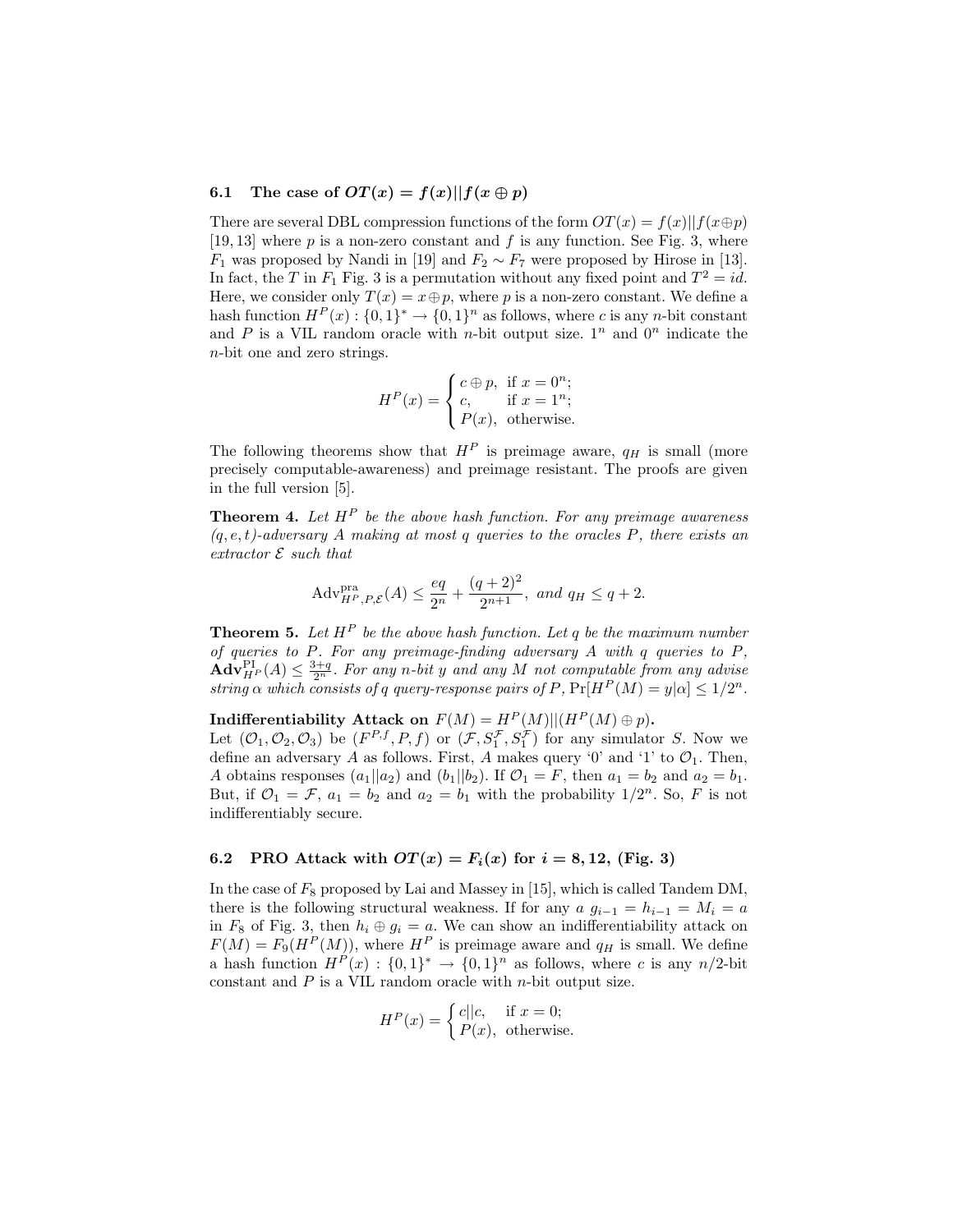We can easily show that  $H^P$  is preimage aware, preimage resistant and  $(q_P, q_H(=$  $q_P+1$ ,  $1/2^n$ )-computable message aware, where  $q_H$  is the number of computable messages obtained from  $q_P$  input-output pairs of P. and  $q_H$  is small.

Then, we show that  $F(M_1||M_2) = F_8(H^Q(M_1), M_2)$  is not indifferentiable from a VIL random oracle  $\mathcal F$  as follows. A makes a query '(0||c)' to  $\mathcal O_1$  and get its response  $z = (z_1||z_2)$ . A checks if  $z_1 \oplus z_2 = c$ . If  $\mathcal{O}_1$  is  $\mathcal{F}, z_1 \oplus z_2 = c$  with the probability  $1/2^{n/2}$ . On the other hand, if  $\mathcal{O}_1$  is  $F$ ,  $z_1 \oplus z_2 = c$  with probability 1. So F is not indifferentiability secure. In the case of  $F_{12}$ , which is called MDC-2, if the values of  $M_i$  and  $h_{i-1}$  are fixed, the half of bits of the output of  $F_{12}$  is also fixed regardless of what  $g_{i-1}$  is. Using this weakness, in a similar way as shown in above, we also can construct  $H^P$  such that  $F(M_1||M_2) = F_{12}(H^P(M_1), M_2)$ is not indifferentiably secure.

## 7 Conclusion

In this paper we extend the applicability of preimage-awareness in those hash functions whose output transformation cannot be modeled as a random oracle. We choose Davis-Meyer as an output transformation based on a random permutation and show that the hash function is PRO if  $H^P$  is PrA, preimage resistant and computable message aware. The computable message awareness is a new notion introduced here similar to PrA. However this is not same as PrA as we can see the separation among these notions. As an application to our result we prove the PRO property of a variant of Grøstl hash function. We similarly prove that 12 PGV compression function out of 20 collision resistant PGV hash functions can be employed as output transformation with the similar assumption on  $H<sup>P</sup>$ . However, some the popular double length hash function can not be used as we have shown PRO attacks. In summary, we study the choice of output transformation beyond the random oracle model and found both positive and negative results.

## References

- 1. Elena Andreeva, Bart Mennink and Bart Preneel, On the Indifferentiability of the Grøstl Hash Function, Security and Cryptography for Networks, Lecture Notes in Computer Science, vol 6280, 2010, pp 88-105.
- 2. M. Bellare, T. Kohno, S. Lucks, N. Ferguson, B. Schneier, D. Whiting, J. Callas, J. Walker, Provable Security Support for the Skein Hash Family, http://www.skeinhash.info/sites/default/files/skein-proofs.pdf.
- 3. M. Bellare and P. Rogaway, The Security of Triple Encryption and a Framework for Code-Based Game-Playing Proofs, Advances in Cryptology – EUROCRYPT'06, LNCS 4004, Springer-Verlag, pp. 409-426, 2006.
- 4. J. Black, P. Rogaway and T. Shrimpton, Black-box analysis of the blockcipher-based hash function constructions from PGV, Advances in Cryptology – CRYPTO'02, LNCS 2442, Springer-Verlag, pp. 320-335, 2002.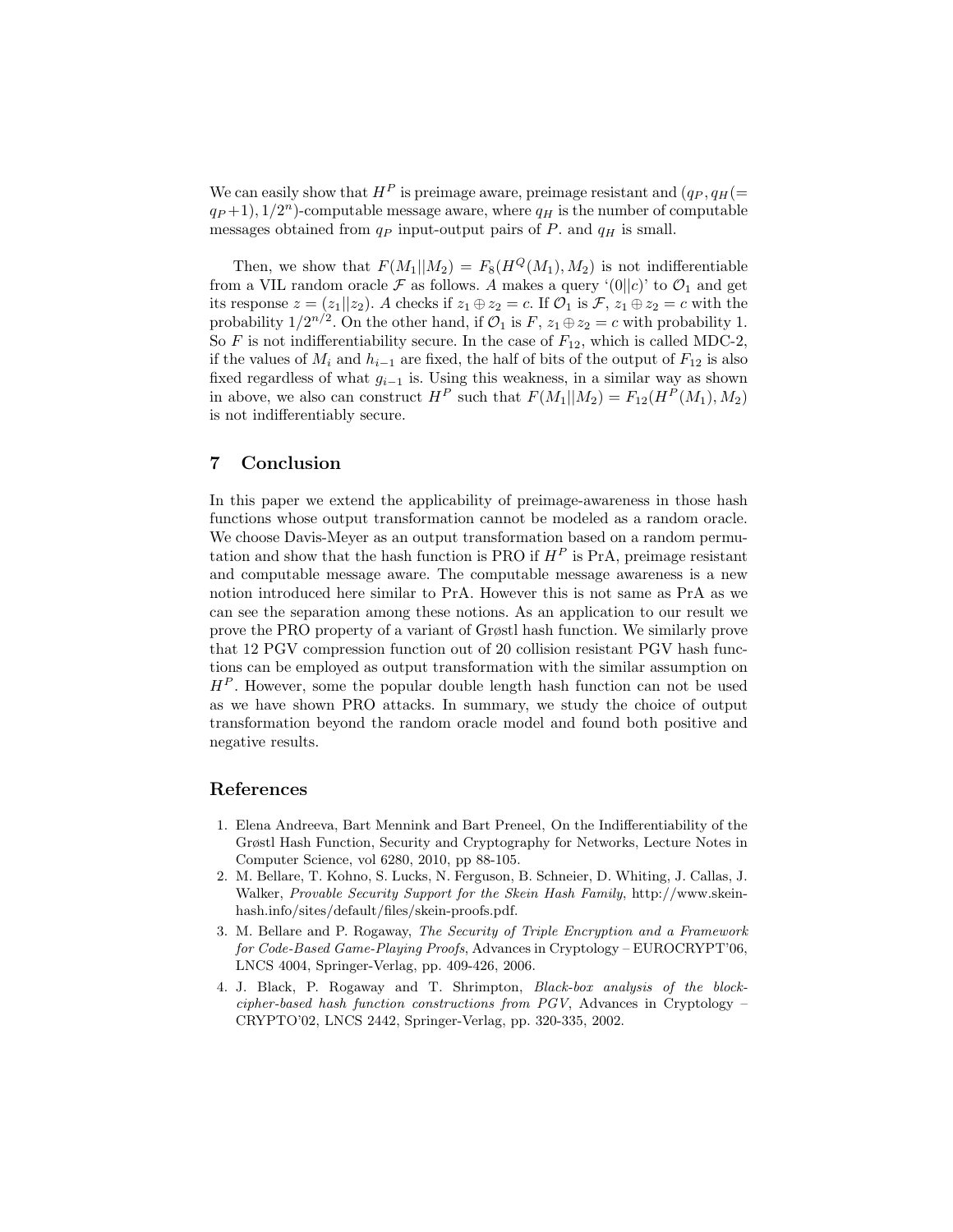- 5. D. Chang, M. Nandi and M. Yung. On the Security of Hash Functions Employing Blockcipher Postprocessing, Available in http://eprint.iacr.org/2010/629
- 6. J. S. Coron, Y. Dodis, C. Malinaud and P. Puniya, Merkle-Damgard Revisited: How to Construct a Hash Function, Advances in Cryptology-CRYPTO'05, LNCS 3621, Springer-Verlag, pp. 430-448, 2005.
- 7. I. B. Damgard, A design principle for hash functions, Advances in Cryptology-CRYPTO'89, LNCS 435, Springer-Verlag, pp. 416-427, 1990.
- 8. Y. Dodis, T. Ristenpart and T. Shrimpton, Salvaging Merkle-Damgård for Practical Applications, Advances in Cryptology – EUROCRYPT'09, LNCS 5479, Springer-Verlag, pp. 371-388, 2009.
- 9. Y. Dodis, T. Ristenpart and T. Shrimpton, Salvaging Merkle-Damgård for Practical Applications, full version of [6], Cryptology ePrint Archive: Report 2009/177.
- 10. N. Ferguson, S. Lucks, B. Schneier, D. Whiting, M. Bellare, T. Kohno, J. Callas and J. Walker, The Skein Hash Function Family, Submission to NIST, 2008.
- 11. P. Gauravaram, L. R. Knudsen, K. Matusiewicz, F. Mendel, C. Rechberger, M. Schläffer, Søren S. Thomsen, Grøstl - a SHA-3 candidate, Submission to NIST, 2008.
- 12. S. Hirose, Secure Double-Block-Length Hash Functions in a Black-Box Model, ICISC 2004, LNCS 3506, Springer-Verlag, pp. 330-342, 2005.
- 13. S. Hirose, How to Construct Double-Block-Length Hash Functions, In second Hash Workshop, 2006.
- 14. J. Kelsey, Some notes on Grøstl, http://ehash.iaik.tugraz.at/uploads/d/d0/ Grostl-comment-april28.pdf,2009.
- 15. X. Lai and J. L. Massey, Hash Functions Based on Block Ciphers, Advances in Cryptology – EUROCRYPT'92, LNCS 658, Springer-Verlag, pp. 55-70, 1993.
- 16. Ueli Maurer, Indistinguishability of Random Systems, Advances in Cryptology EUROCRYPT02, volume 2332 LNCS, Springer-Verlag, pp 110 - 132, 2002.
- 17. U. Maurer, R. Renner and C. Holenstein, Indifferentiability, Impossibility Results on Reductions, and Applications to the Random Oracle Methodology, TCC'04, LNCS 2951, Springer-Verlag, pp. 21-39, 2004.
- 18. R. C. Merkle, One way hash functions and DES, Advances in Cryptology-CRYPTO'89, LNCS 435, Springer-Verlag, pp. 428-446, 1990.
- 19. M. Nandi, Towards Optimal Double-Length Hash Functions, INDOCRYPT'05, LNCS 3797, Springer-Verlag, pp. 77-89, 2005.
- 20. B. Preneel, R. Govaerts and J. Vandewalle, Hash Functions based on Block Ciphers : A Synthetic approach, Advances in Cryptology-CRYPTO'93, LNCS 773, Springer-Verlag, pp. 368-378, 1994.
- 21. R. Winternitz, A Secure Hash Function built from DES, In Proceedings of the IEEE Symp. on Information Security and Privacy, pp. 88-90. IEEE Press. 1984.

# Appendix A. Revisiting the Proof of  $\text{``RO}(\text{PrA}(\cdot)) = \text{PRO}(\cdot)$ "

In [8,9] it was proved that  $F^{R,P}(M) = \mathcal{R}(H^P(M))$  is indifferentiable from a VIL random oracle F, where  $\mathcal{R}: \{0,1\}^m \to \{0,1\}^n$  is a FIL random oracle, F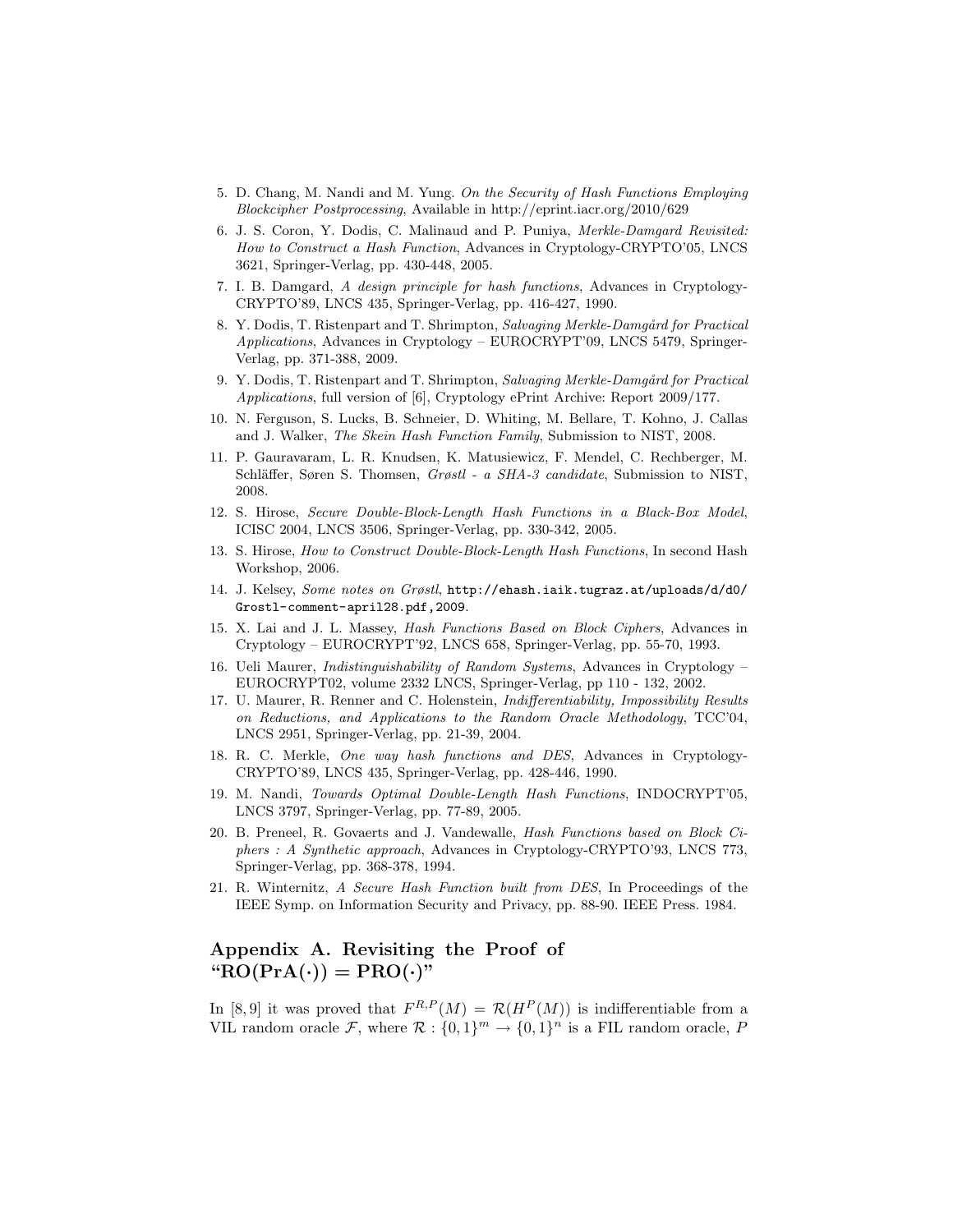is an ideal primitive, and  $H^P : \mathcal{M} \to \{0,1\}^m$  is preimage-aware. The result can be used to prove the indifferentiable security of any hash function which uses a post-processor defined independently from the underlying iteration function P. In the course of our studies we have found that the proof given in [8,9] is not completely correct (though the claims remain correct). We have reported this in a limited distribution abstracts on February and May 2010 (recently in October 2010, a correction on the e-print version has appeared by the original coauthors, further confirming our findings). Let us review the issues. There are two main flaws (to be described below) in the proof, and we need to provide alternative definitions of simulator and preimage-aware attacker to fix them. (We note that while somewhat technical, the revision is crucial). Let  $NQ[l]$  be the number of Pqueries required for the computation of  $H^P(M)$  for  $|M| = l$ . We denote  $\text{Time}(\cdot)$ and  $STime(\cdot)$  to mean the run time and simulation run time of an algorithm. Now we restate the Theorem 4.1. in [8, 9] (in terms of our PrA terminologies) and provide a sketch of the proof given in [8].

## Theorem 4.1 of [8, 9]

For any given efficient extractor  $\mathcal{E}$ , there exists a simulator  $S = (S_1, S_2)$  with  $Time(S) = O(q_1 \cdot \text{STime}(P) + q_2 \cdot \text{Time}(\mathcal{E}))$ . The simulator makes at most  $q_2$  F-queries. For any indifferentiability adversary  $A^{\mathcal{O}_0,\mathcal{O}_1,\mathcal{O}_2}$  making at most  $(q_0, q_1, q_2)$  queries to its three oracles with bit-size  $l_{max}$  for the longest  $\mathcal{O}_0$ query, there exists a  $(q_1+q_0 \cdot \textsf{NQ}[l_{max}], q_2+1, t)$ -PrA adversary  $B_A^P$  with runtime  $t =$ Time $(A) + O(q_0 \cdot NQ[l_{max}] + q_1 + q_2$ Time $(\mathcal{E}))$  such that

$$
\mathbf{Adv}_{F,S}^{\mathrm{pro}}(A) \leq \mathbf{Adv}_{H^P,P,\mathcal{E}}^{\mathrm{pra}}(B_A).
$$

Outline of Proof of Theorem 4.1. of [9]. Let  $\mathcal E$  be an arbitrary extractor for H. Then  $S = (S_1; S_2)$  works as follows. It maintains an internal advice string  $\alpha$  (initially empty) that will consist of pairs  $(u; v)$  corresponding to A's queries to P (via S<sub>1</sub>). When A queries u to S<sub>1</sub>, the simulator simulates  $v \leftarrow$  $P(u)$  appropriately, sets  $\alpha \leftarrow \alpha \|(u; v)$ , and returns v. For a query Y to  $S_2$ , the simulator computes  $X \leftarrow \mathcal{E}(Y; \alpha)$ . If  $X = \bot$  then the simulator returns a random point. Otherwise it simulates  $Z \leftarrow \mathcal{F}(X)$  and returns Z to the adversary. The games  $R0, I1, G0, G1$  and  $B<sub>A</sub>$  have been defined in [9] and the authors claimed the following:

(1) 
$$
G1 \equiv I1 \equiv (\mathcal{F}, S_1, S_2),
$$
 (2)  $G0 \equiv R0 \equiv (F^{P, R}, P, R).$ 

Due to the above claim the PRO-advantage of any adversary  $A$  is nothing but  $|\Pr[A^{G0} = 1] - \Pr[A^{G1} = 1]$ . From the pseudocodes of games G0 and G1, it is easy to see that they are identical-until-Bad. Hence  $\mathbf{Adv}_{F,S}^{\text{pro}}(A) \leq$  $Pr[A^{G1}$  sets Bad true]. The proof proceeds by defining a PRA-adversary  $B_A$ which makes preimage-aware attack successfully whenever  $B_A$  sets Bad true. Since  $B_A$  sets Bad true only if it finds a collision of  $H^P$  or finds a message M such that  $\mathcal{E}(\alpha, Y) \neq M$  where  $Y = H^P(M)$ . So Pr[ $B_A$  sets Bad true]  $\leq$  $\mathbf{Adv}_{H^P, P, \mathcal{E}}^{\text{pra}}(B_A)$ . The theorem follows immediately from the following claim:

(3) 
$$
\Pr[A^{G1} \text{ sets } \text{Bad true}] \le \Pr[B_A \text{ sets } \text{Bad true}].
$$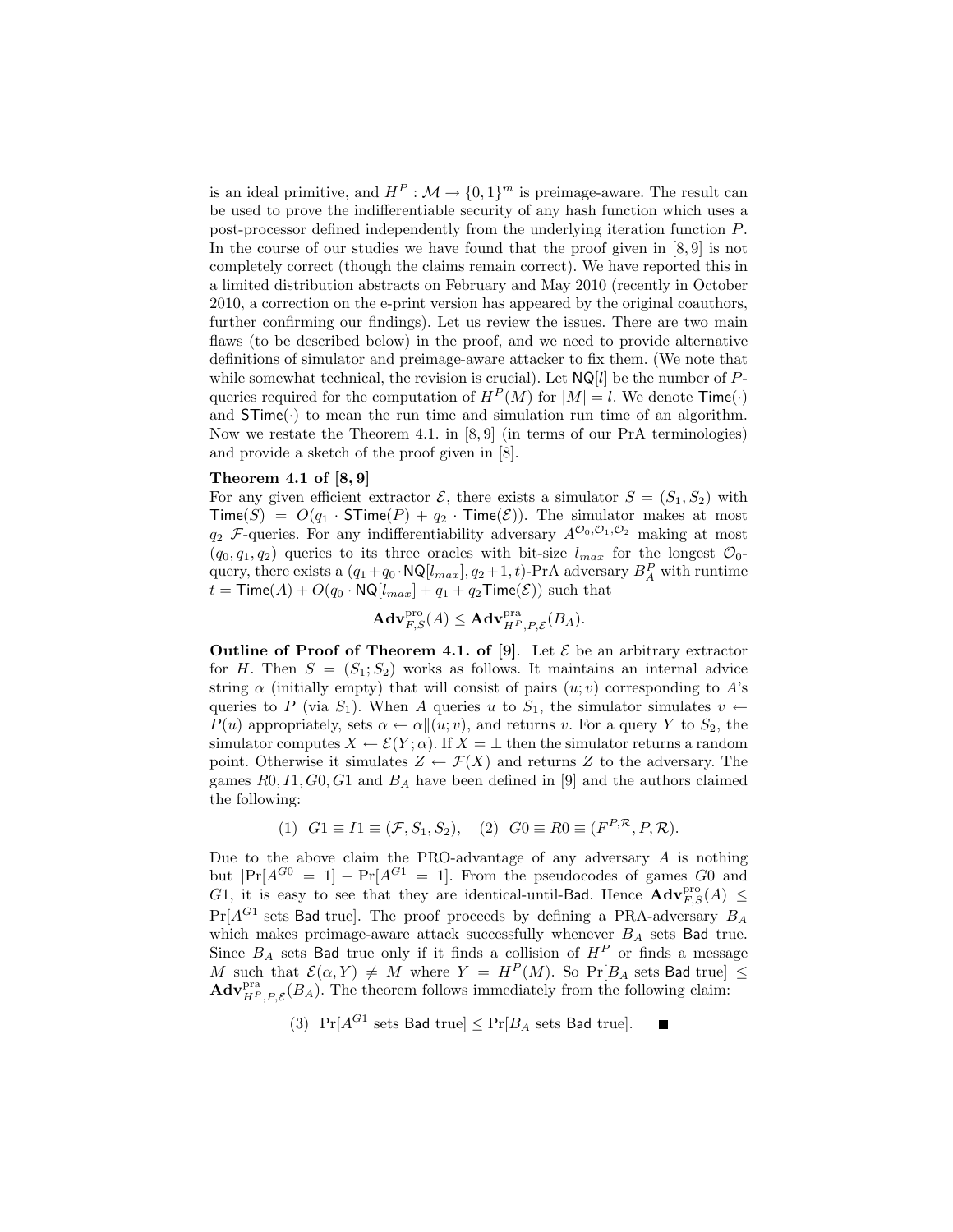#### 7.1 Problems in Proof of Theorem 4.1. of [9]

In this section we explain the flaws we observe in the proof of Theorem 4.1. of [9]. To understand it one needs to go through the definitions of the games G0, R0, G1 and  $G(B)$  (the tuple of three oracles simulated by B) described in [9].<sup>2</sup>

#### Flaw 1. G0 is not equivalent to R0.

If  $\mathcal{O}_0$  in G0 has not been queried before (so the Bad event in G0 would not occur) then the output of  $\mathcal{O}_2(Y)$  query is  $F(X)$  whenever  $X = \mathcal{E}(Y, \alpha) \neq \bot$ , otherwise it returns  $R(X)$  where F and R perfectly simulate two independent random oracles F and R respectively. We show that  $\mathcal{O}_2$  cannot be equivalent to a random oracle. Suppose  $\mathcal E$  is an extractor which returns a special message  $M^*$ whenever the advise string  $\alpha$  is empty. If A makes first two successive distinct  $\mathcal{O}_2$  queries  $Y_{2,1}$  and  $Y_{2,2}$  then  $X_{2,1} = X_{2,2} = M^*$  and hence the outputs of  $\mathcal{O}_2$ in game G0 are identical (same as  $F[M^*]$ ).

To get rid of the above problem, we can do the following steps in  $\mathcal{O}_2$  (also in simulator  $S_2$ ) immediately after it obtains  $X = \mathcal{E}(Y, \alpha)$ : Compute  $H^P(X) = Y'$ and check whether it is the same as  $Y$  or not. If extractor returns a correct message, i.e.  $Y = Y'$ , then  $S_2$  or  $\mathcal{O}_2$  returns  $\mathcal{F}(M)$ . Otherwise, it returns randomly. To compute  $H^P(X)$  one might need to simulate some P outputs (in case of  $G0$ ) or make P-queries (in case of  $\mathcal{O}_2$  of B).

#### Flaw 2.  $G(B) \neq G1$  and  $G1, G(B)$  are not identical-until-Bad.

We first observe that the advise string  $\alpha$  in G1 is not the same as that of B since the advice string  $\alpha$  is updated whenever A has access to the oracle  $\mathcal{O}_1$  in Game G1, but the advice string is updated whenever A has access to the oracle  $\mathcal{O}_0$  and  $\mathcal{O}_1$  of B in Fig 3 of [9]. For example, let  $\mathcal{E}(Y,\alpha)$  return a message M whenever  $H^P(M) = Y$  is "computable' from  $\alpha$  otherwise return  $\bot$ . Any adversary which can guess  $H^P(M)$  correctly and turn it to  $\mathcal{O}_2$  query then  $\mathcal{O}_2^B(Y|\tau)$  returns z. However,  $\mathcal{O}_2^{G_1}(Y|\tau)$  returns a random string R[Y] since  $\alpha$  is the empty string in  $A^{G_1}$ . So  $G(B) \neq G_1$ . One can similarly show that  $G_1, G(B)$  are not identicaluntil-Bad.

A possible attempt is to update the advise string for  $\mathcal{O}_0$  queries in all games, in particular G1. However, if we do so then the simulator is not independent of  $\mathcal{F}$ queries (since the advise string is updated whenever there is a  $\mathcal{O}_0$ -query and the advise string is used to define the response of  $S_2$ ). On the other hand, we cannot ignore the  $H^P(M)$  computation in B for  $\mathcal{O}_0$  queries of A. This computation is essential to making PrA attack successfully. It seems impossible to handle the advise string so that it is updated in the same way for all games as well as  $H^P(\cdot)$  computations are made for  $\mathcal{O}_0$ -queries. We can solve the problem if we postpone the computation of  $H^P$  until all queries of A are made. So we need a finalization procedure in B which essentially does all  $H^P(M)$ computations of  $\mathcal{O}_0(M)$ -queries.

<sup>&</sup>lt;sup>2</sup> We have defined the revised version of these games in the paper. We refer readers to [9] to see the original definitions to understand the flaws.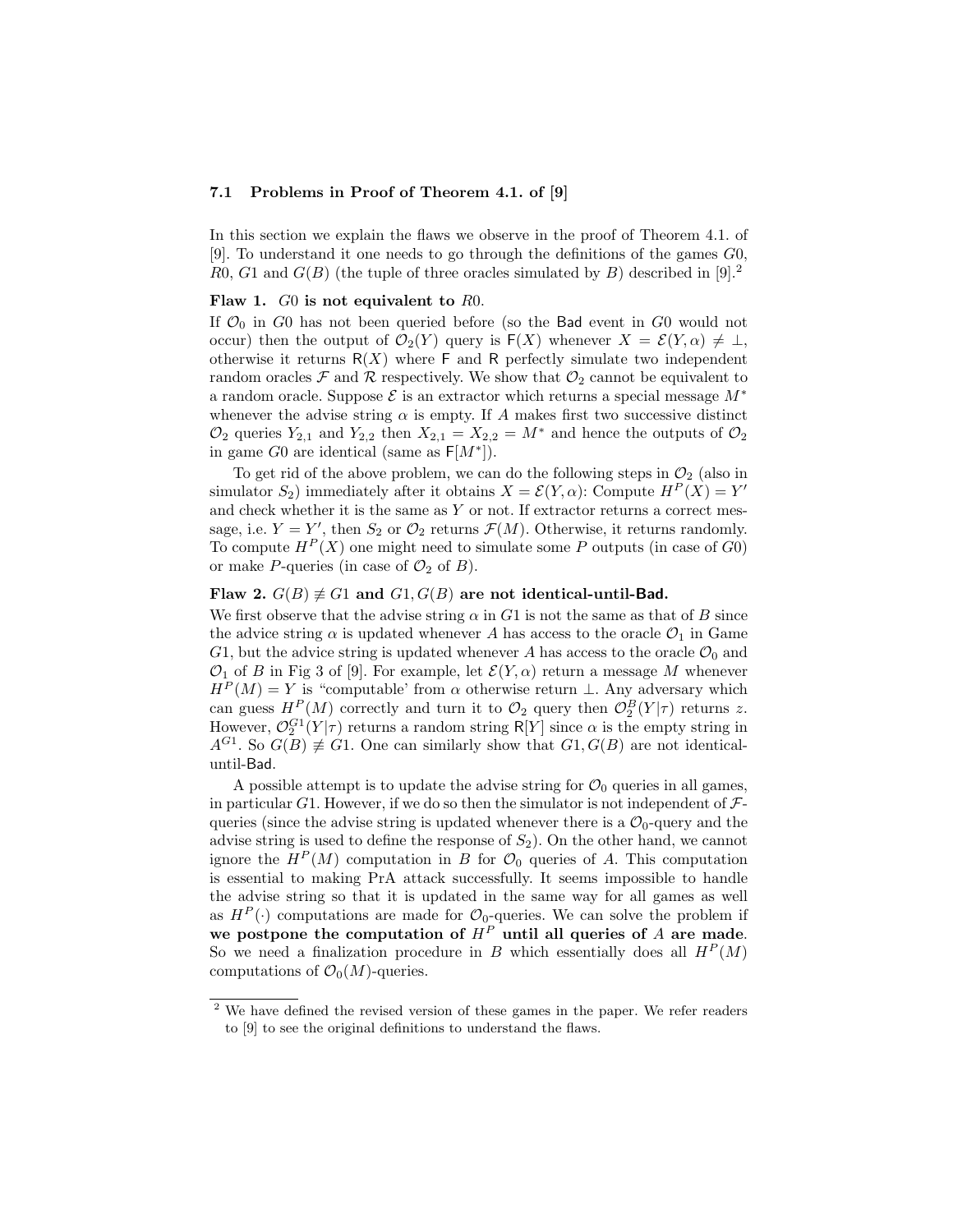#### 7.2 Revised Proof of Theorem 4.1 of [9]

We state the corrected version of theorem 4.1. below. The revised version of  $B :=$  $B<sub>A</sub>$ , simulators and the games  $G<sub>0</sub>$  and  $G<sub>1</sub>$  are defined in Fig. 1. The adversary  $B_A$  has a subroutine called  $\mathsf{Finish}()$  which is defined trivially. It mainly completes the PrA attack. It is easy to see that whenever Finish() is being executed either we have a collision in  $H^P$  or there is some message M such that  $H^P(M) =$  $y,(y,M) \notin \mathsf{Ext}$ . For simplicity we ignore the details of the subroutine. Let  $q =$  $q_1 + (q_0 + q_2) \cdot NQ[l_{max}].$ 

**Lemma 8.**  $G1 \equiv (\mathcal{O}_0^{B_A}, \mathcal{O}_1^{B_A}, \mathcal{O}_2^{B_A}) \equiv (\mathcal{F}, S_1, S_2)$ . Games  $G0$  and  $G1$  are identical-until-Bad.

The Lemma is obvious from the games described in Fig. 1. We leave readers to verify. The following lemma essentially says that G0 is equivalent to  $(\mathcal{R}(H^P), P, \mathcal{R})$ . The proof of the lemma is easy to verify and we skip it for the full version.

**Lemma 9.**  $G0 \equiv (\mathcal{R}(H^P), P, \mathcal{R})$ , *i.e. for any distinguisher A, the output dis*tribution of  $A^{G0}$  and  $A^{R(H^P),P,R}$  are identically distributed.

**Lemma 10.** Whenever  $A^{G_1}$  sets Bad true,  $B_A$  sets Bad true and  $B_A$  makes PrA attack successful. So we have  $Pr[A^{G1} \text{ sets } \text{bad}] \leq Pr[B_A \text{ sets } \text{bad}] \leq$  $\mathbf{Adv}_{H^P,P,\mathcal{E}}^{\text{pra}}(B_A).$ 

Proof. We already know from Lemma 8 that  $G1$  is equivalent to the oracles simulated by  $B_A$ . However, the two games defined bad event in different manners. The game G1 sets bad during the computation of responses whereas the adversary  $B_A$  sets bad after all responses of the queries.  $A^{G_1}$  sets bad true in line 209, 003 and in line 206, 005. We can see that if the conditional statements written in 209 and 003 in game G1 hold then we have a collision in  $H<sup>P</sup>$  (there exist  $M \neq X$  such that  $H^P(M) = H^P(X)$ . So we have PrA attack which is taken care of in 401 in the second step of  $B_A$ . For the lines 205 and 005 we have M such that  $H^P(M) = y$  and  $Ext[y] \neq M$ , i which case PrA attack is possible due to incorrect guess of the extractor. This has been taken care of in 403.  $\blacksquare$ 

By using the above lemmas the theorem follows immediately

**Theorem 6 (Ro domain extension via PrA).** For any given extractor  $\mathcal{E}$  we can construct a simulator  $S = (S_1, S_2)$  with  $\text{Time}(S) = O((q_1 + q_2 \cdot \text{NQ}[l_{max}])$ .  $\mathsf{STime}(P)+q_2 \cdot \mathsf{Time}(\mathcal{E}))$ . For any indifferentiability adversary  $A^{\mathcal{O}_0,\mathcal{O}_1,\mathcal{O}_2}$  making at most  $(q_0, q_1, q_2)$  queries to its three oracles with bit-size  $l_{max}$  for the longest  $\mathcal{O}_0$ -query, there exists a  $(q, q_2 + 1, t)$ -adversary B with runtime  $t = \mathsf{Time}(A) +$  $O(q_2 \cdot \text{Time}(\mathcal{E}) + q_0 + q_1 + (q_2 + q_0) \text{NQ}[l_{max}])$  and

$$
\mathbf{Adv}_{F,S}^{\text{pro}}(A) \leq \mathbf{Adv}_{H^P,P,\mathcal{E}}^{\text{pra}}(B),
$$